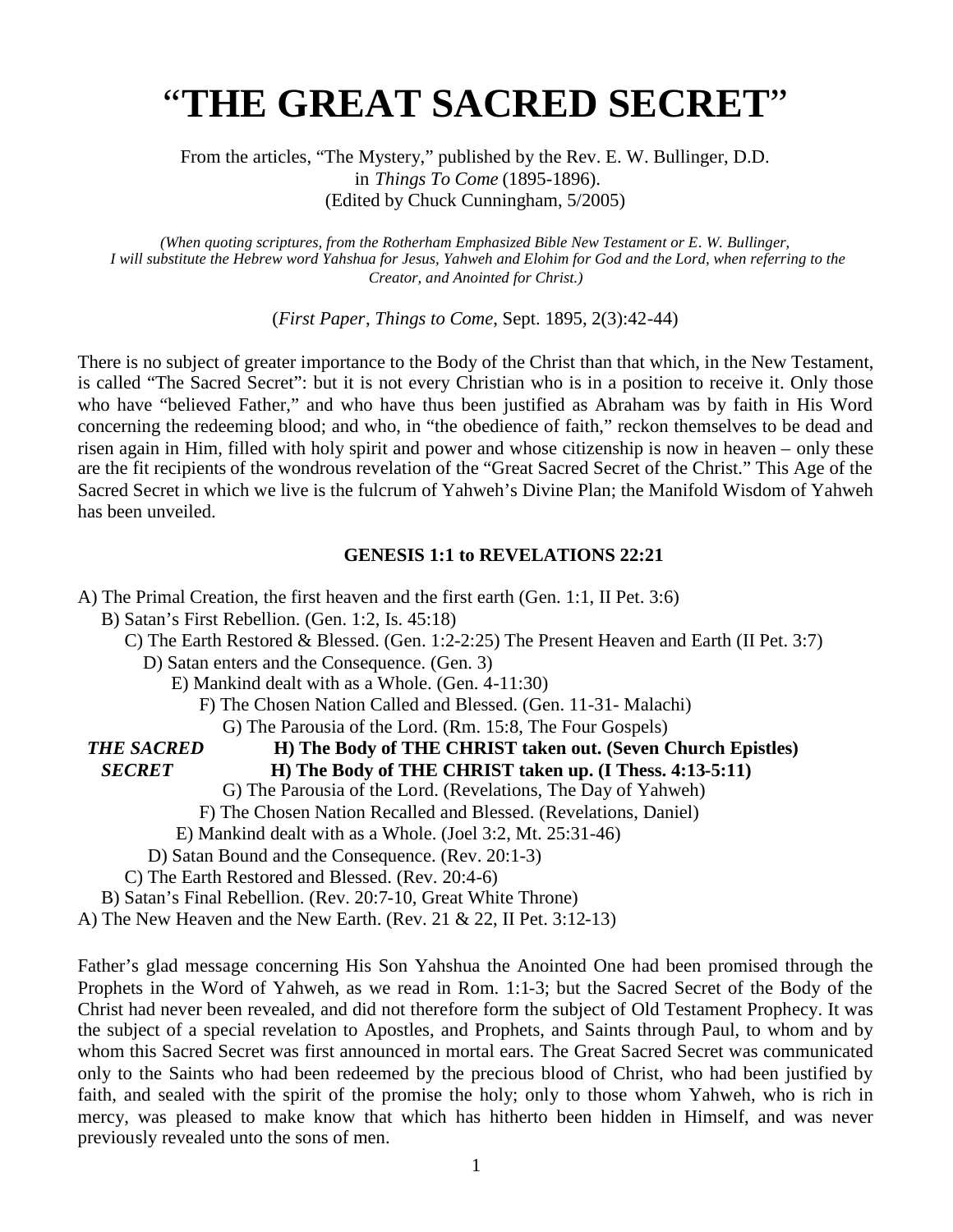When Christians left their first love in the earliest days of the history of Christendom, this precious revelation was apparently the first, to become became obscured and lost sight of. Then the true teaching concerning the holy spirit in the Assembly became less and less clear, especially while the simple foundation of the truth of justification on the principle of faith alone was also being departed from. These precious truths – by Father's long-suffering patience and mercy, have been partially recovered in these last days, out of the wonderful treasury of His Word, but never, perhaps, in their pristine freshness and clearness.

It is our objective now, in dependence on our Father's goodness, and reliance on holy spirit guidance, to do something to recover the blessed truth concerning the "Sacred Secret," and thus endeavor to be a "good scribe," bringing out of the Master's treasures something that is old but yet new, and new but yet old. It will be well at the outset to define our terms, and to have a clear understanding as to

# **THE MEANING OF MUSTERION**

In the Greek, the word *musterion* means a *religious or sacred secret*. [1](#page-1-0) The Rotherham Bible has translated musterion, 'sacred secret,' in nearly all cases. It occurs in the Septuagint only nine times as the equivalent of the Hebrew word *ratz*, which means *to conceal* hence, a secret. It occurs in Dan. 2: 18, 19, 27, 28, 29, 30, 47 (twice), and in 4:9, and is translated *secret*. It was the king's sacred *secret* which had gone from king Nebuchadnezzar, and which no one could tell him, until Yahweh revealed it to Daniel…

Thus, it is perfectly clear and certain that the word musterion, as used in the Scripture, is *a sacred secret*. But by the end of the second century after Christ the word *musterion* had acquired an additional use. It was used not only of a sacred *secret*, but of a *secret sign* or symbol. In this sense the Greek fathers employed it to denote any such *sign*, whether of words or actions. They spoke of the offering of Isaac as a *musterion*, *i.e.*, *a sign* or symbol of the *secret purpose* of Yahweh concerning His Son Yahshua Christ. And they used it interchangeably with the words *tupos*, *type*; *sumbolon*, *symbol*, and *parabolee*, *parable*. It has a sense, therefore, similar to these words.

Justin Martyr (A.D. 148) says that in all false religions the serpent was represented as "a great *symbol* and *musterion*" (*Apol.* i. 27). So in his reference to the Paschal Lamb, he says, "the *musterion* therefore of the Lamb… was a type of Christ." Speaking of Isaiah 7:14, "Behold a virgin shall conceive and bear a son," he says, "since this refers to the house of David, Isaiah has explained how that which was spoken by Yahweh to David, *in a Secret*, would actually come to pass. Perhaps" he adds, "you are not aware, my friends, of this – that there were many sayings written *obscurely*; or *in parables*; for *secret signs*; or *in symbols*, which the prophets who lived after the persons who said or did them, expounded" (*Trypho*, c. 68).

<span id="page-1-0"></span><sup>&</sup>lt;sup>1</sup> 3466 μυστηριον musterion *moos-tay'-ree-on* 

<sup>1)</sup> hidden thing, secret, mystery 1a) generally mysteries, religious secrets, confided only to the initiated and not to ordinary mortals 1b) a hidden or secret thing, not obvious to the understanding 1c) a hidden purpose or counsel 1c1) secret will 1c1a) of men 1c1b) of God: the secret counsels which govern God in dealing with the righteous, which are hidden from ungodly and wicked men but plain to the godly 2) in rabbinic writings, it denotes the mystic or hidden sense 2a) of an OT saying 2b) of an image or form seen in a vision 2c) of a dream

The Mysteries in the Greek World and Hellenism. 1. The Cultic Concept of Mysteries. Musterion (musthrion) (predominantly plur.) is the term for the many ancient mystery cults whose intensive development can be studied from the 7th cent. B.C. to the 4th A.D. 1Kittel, Gerhard; Friedrich, Gerhard, *The Theological Dictionary of the New Testament*, (Grand Rapids, MI: Wm. B. Eerdmans Publishing Company) 2000, c1964.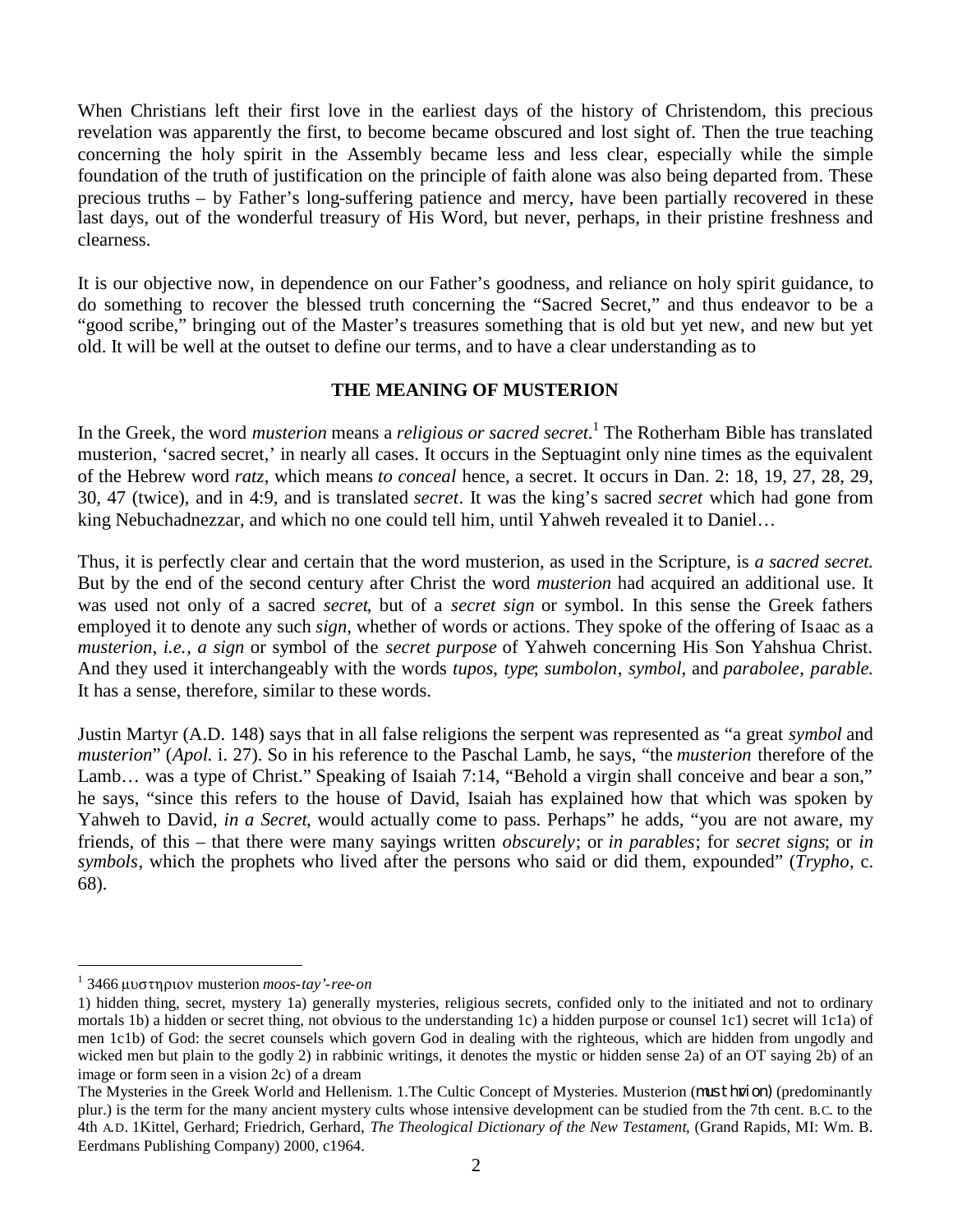*Secret* was practically synonymous with *a symbol*, and yet there was a slight difference. Perhaps *a secret sign* would best express it; and this was the usage of the word when the Revelation was given to John. Hence, in that book, we must give the word this signification. In Rev. 1:20, it is used of "the Sacred Secret of the seven stars," and in chap. 17:5, 7, it is used of "Babylon." So that in these things we are to see *a secret sign* of something which they were to represent.

It is remarkable also that soon after this we find the Latin version translating the word musterion (in Eph. 5:32) by the word *sacramentum*, i.e., sacrament. From this it is positive that at that time the word *sacramentum* or sacrament meant merely *a secret sign* or *symbol*! It had not then acquired its later theological use; but the word "sacrament" had reference merely to a *symbol*, or a symbolical act, *a secret sign*, showing forth the Lord's death.

The popular etymologies of the word are therefore all wrong and misleading. If the word (according to Tertullian) had any reference to a military oath, it was only because in the administration of that oath some *secret sign* was given or made which symbolically represented it. It is certain, therefore, that the modern and ecclesiastical use of the word "sacrament" is not only a gross misrepresentation of the truth, but it is founded on ignorance of the history of the word.

1) The Greek *musteerion* means *a sacred secret*; and later *a secret sign* or *symbol*.

2) The Latin *sacramentum* is used in the Vulgate as the equivalent of *musteerion* in Eph. 5:32, therefore *sacramentum* meant, and means, *a secret sign* or *symbol*.

This gives us the true meaning of the word as used by the Reformers in one of their prayers. When they say "these holy mysteries," they mean "the special commemoratives of bread and wine," *i.e.*, these *signs* and s*ymbols* which are used to "show forth the Lord's death." Thus, in our search for truth, two great errors are, at the outset, corrected: - The true meaning of the word musterion in the Scriptures is not something that cannot be understood, but something kept secret – a secret sacred truth or sign, revealed to those who are initiated. And the theological word *Sacrament* is not some act of ecclesiastical jugglery, but a simple symbolical act, by which the Lord's people show forth their Lord's death. We are now prepared to apply the meaning of the word musterion, thus ascertained, to the various passages in the New Testament where it is used.

(*Second Paper*, *Things to Come*, Oct. 1895, 2(4):64-66))

# **II. THE SECRET OF THE INTERVAL**

There are several sacred secrets, which are there spoken of; and there is one that is called the "*great* sacred secret." They are all of them connected with the present interval between the first and second Advent of the Lord Yahshua. That there was to be an interval at all between "the sufferings of Christ and the glory that should follow" (Luke 24:26) was not revealed in the Old Testament.

The "sufferings" themselves were not secret; neither was the "glory that should follow." Both were subjects of Old Testament prophecy. Both are there fully and plainly revealed. And what is very remarkable about those prophecies is this, that while we have many prophecies of the *glory* without any reference to the *sufferings*; we never have a prophecy of the *sufferings* without finding, in the immediate context, a reference to the coming *glory*.

The prophets who prophesied, and all who heard or read their words, were perfectly well acquainted with these two great facts; but they were wholly ignorant as to what interval, if any, should separate them. They knew not whether the "glory" would follow immediately upon the "sufferings" or whether there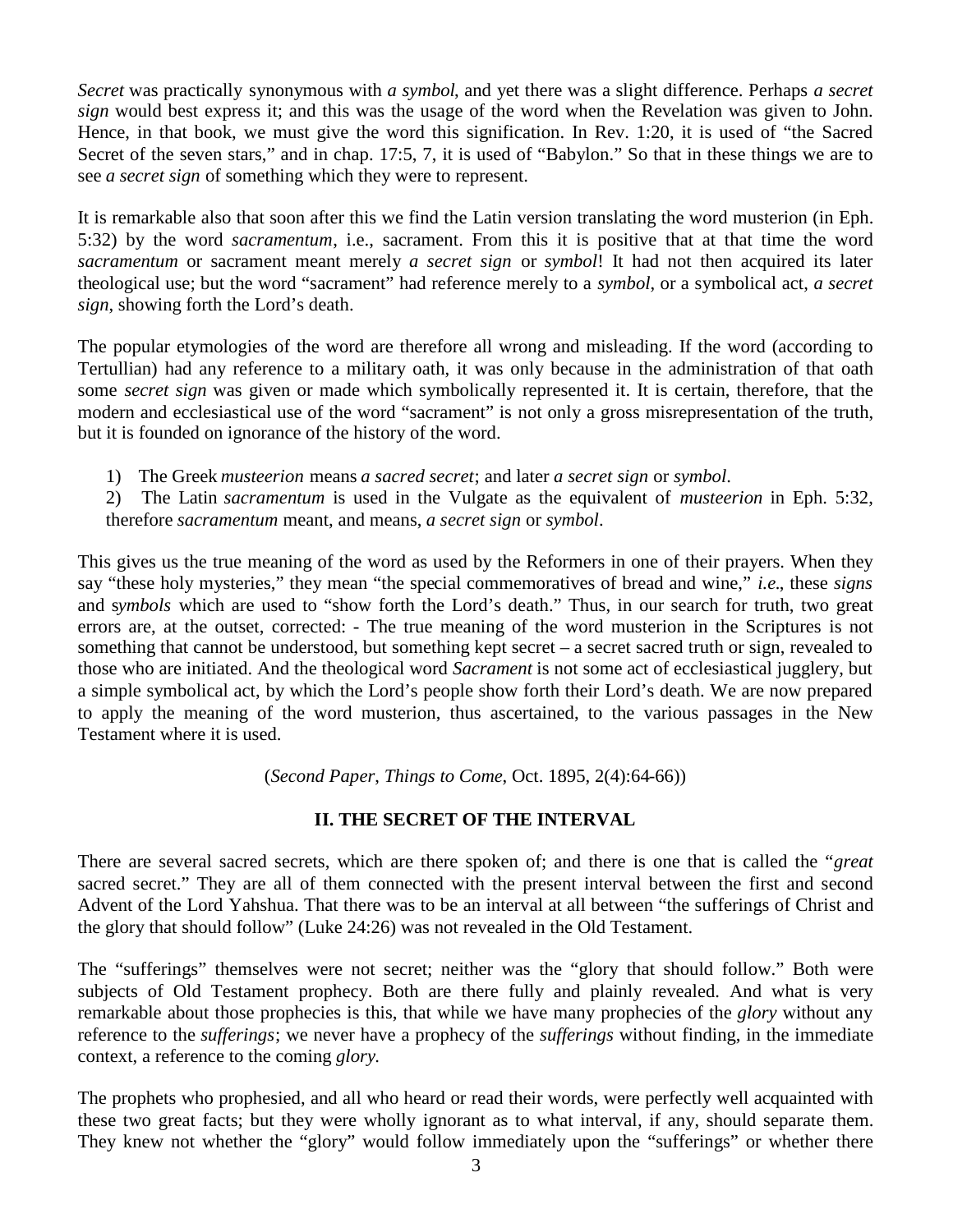would be an interval of one year, or then years, or a hundred, or a thousand years between them. There was nothing to tell them. Hence, they were doubtless perplexed. We are, indeed, told by Yahweh (1 Pet. 1:10-11) that they "enquired and searched diligently as to what, or *what manner of time*, the spirit which was in them did signify of Christ, when it testified beforehand of the sufferings of Christ, and the glory which should follow." But there was nothing that could throw any light on the "manner of time" which should elapse, between the sufferings and the glory. It was clear that they could not be simultaneous. But "what manner of time" could there be between them?

One-way out of the difficulty was to suggest that there would be two messiahs: One, Messiah-ben-Joseph, who would suffer; and another, Messiah-ben-David, who should have the glory. Some think that the question of John the Immerser, in Matt. 11:3, referred to this ancient tradition when he sent two of his disciples to ask, "Art thou He that should come, or look we for another?"

No one could find out "what, or what manner of time" should elapse between "the sufferings and the glory." It was past finding out. There were riches, which could be explored. Many promises and prophecies connected with Christ could be understood, searched out, traced, and enjoyed by the faithful. The prophets conveyed their readers from hill-top to hill-top, but the valley that lay between could not be explored. Its mines of wealth could not be discovered. Its riches could not be searched. We, who by grace, have been initiated into the great sacred secret, and who have the key to unlock those treasures, can know something about these riches of (or pertaining to) the Christ; but there were other riches connected with Christ that were untraceable – past finding out. Connected with this secret of the present interval, and, indeed, forming part of it, there were, as we have said, several other sacred secrets:

# **THE DURATION OF ISRAEL'S BLINDNESS (Rom. 11:25)**

That blindness was to happen to Israel was no secret. It was plainly revealed in the Old Testament. In the year that King Uzziah died, Isaiah had a glorious vision of Israel's King preparatory to the solemn mission which he received : -

*Go and say unto this people,Hear on, but do not discern, See on, but do not perceive: Stupefy thou the heart of this people, And, their ears, make thou heavy, And, their eyes, overspread, Lest they see with their eyes, And, with their ears, should hear, And, their heart, should discern and come back. And they be healed. Then said I––How long, My Lord? (Isaiah 6: 9-11)*

"How long?" Yes, that was the great and anxious question of Isaiah. The prophet "searched and inquired diligently as to what manner of time" was signified. "How long?" he asked, shall this blindness happen to Israel? That decree of judicial blindness was pronounced under most impressive circumstances. There was everything, which could add solemnity and importance to the occasion. And when we come to the New Testament we find the prophecy three times referred to: Matthew 13:14 (the prophetic Word of Yahweh), 15; John 12:40 (Isaiah saw Christ's glory); and Acts 28:26 ("well spoke the Holy Spirit, by Isaiah").

Israel's blindness itself was the subject of special revelation, and was no *secret*. It was there revealed that it was to last as long as the land remained desolate. But there was one thing connected with it which was kept secret, and that was afterwards revealed in Rom. 11:25, where, speaking of this blindness, it is written, "For I wish not, ye should be ignorant, brethren, of this sacred secret, lest within yourselves ye be presumptuous, that, a hardening in part, hath befallen Israel, until, the full measure of the nations, shall come in." Here the sacred secret was revealed, and the answer is at length given to the question "How long?" We are no longer "ignorant" as to the duration of this "blindness in part"; we know its decree was announced, and we know when it will come to an end.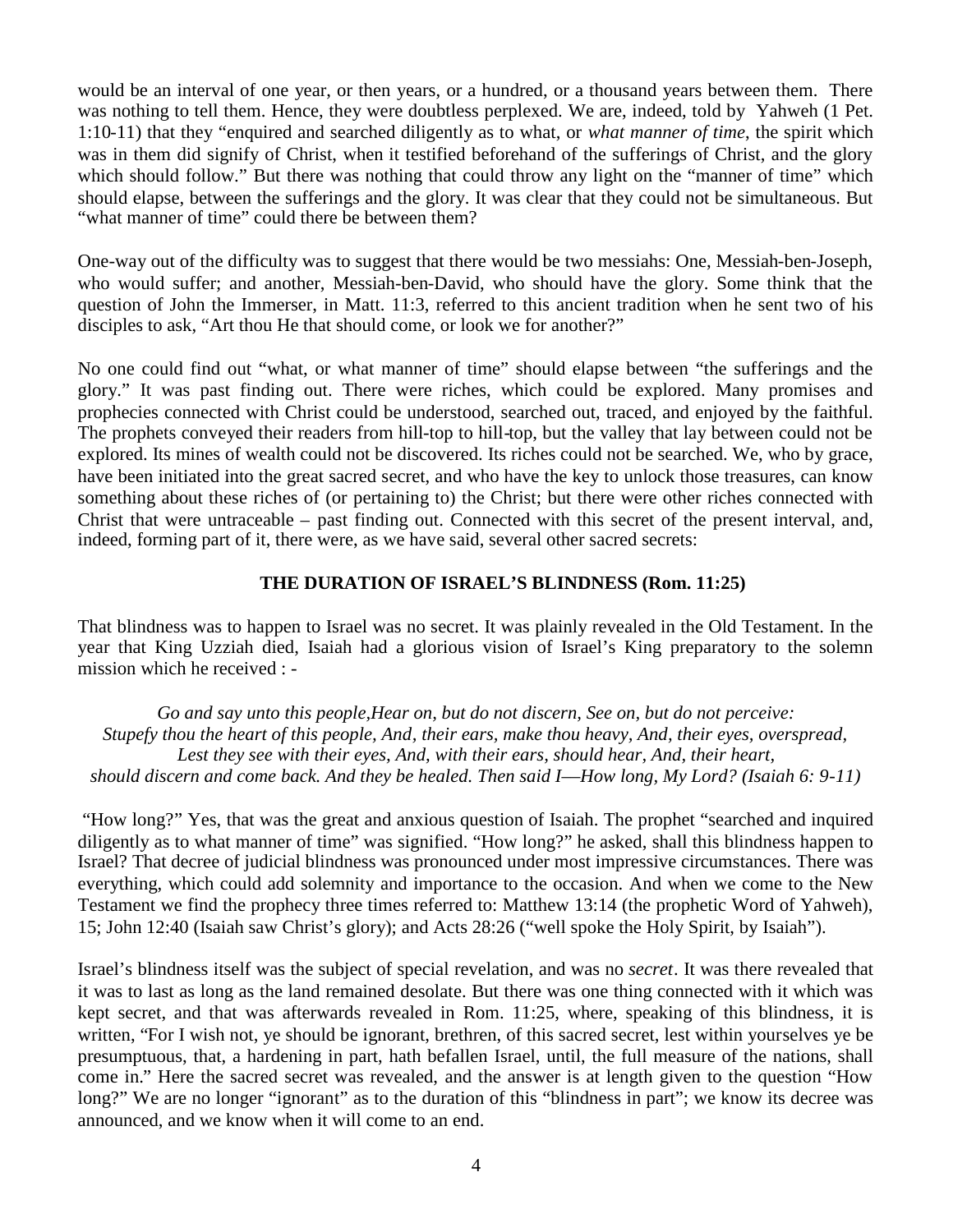## **"THE SACRED SECRETS OF THE KINGDOM" (Matt. 13:11, 35**)

It was no secret that the kingdom, so long prophesied, should be rejected; that the King should not be received; that Messiah should be "cut off," and not then receive the kingdom. All this was a plain matter of Divine revelation. Many prophecies declare this. But what was to happen to the kingdom during the rejection of the King was not revealed; this was kept secret. There can be no kingdom without a king, therefore, while he is away, the kingdom must be in abeyance. In the Old Testament we have the kingdom prophesied. In the Gospels and Acts we have the kingdom rejected. In the Epistles we have the interval between this rejection, and the future setting up of the kingdom in Divine power, judgment, and glory, which is foreshown in the Apocalypse.

In these Epistles we have the interval, but chiefly in its relation to the Church. We do not learn in them what was to happen to the kingdom; the sacred secrets concerning this are not there revealed. It is in Matt. 13 that the Lord Yahshua, in seven parables, describes the course of the kingdom from the first sowing of its seed by the Son of Man, to the final setting up of the throne of His glory; and this without any reference whatever to the Assembly of Yahweh. The Assembly of Yahweh, as we shall presently see, is not the subject of these parables, being itself another sacred secret, emphatically called "the great sacred secret." These parables concern the kingdom, and we are clearly told why they were spoken, and what was their subject as well as their object.

In verse 10, the disciples came and said unto Him, "Wherefore, in parables, art thou speaking to them?" He answered and said unto them, "Because, unto you, hath it been given, to get to know the sacred secrets of the kingdom of the heavens,––whereas, unto them, hath it not been given." Then in verse 34, we read "All these things, spoke Yahshua in parables, unto the multitudes, and, without a parable, was he speaking, nothing, unto them: that it might be fulfilled, which was spoken through the prophet (Ps. 88:2), saying—I will open, in parables, my mouth, I will bring up things hidden from the foundation!"

Hence, in these seven parables, we have the revelation of the sacred secrets concerning the kingdom of heaven; i.e., what would happen in consequence of and after its rejection, and we are told that these things had been kept secret all through the ages. And further, that when the Lord Yahshua spoke in parables, He spoke, not to reveal the sacred secrets to the multitudes, but to hide them; and also that His disciples and we might afterwards understand. It is clear, therefore, that we are not to look for the Body of the Christ in these parables, but that, whatever we may learn from them, we must distinguish between these "sacred secrets of the kingdom" and the "great sacred secret" concerning the Christ and the Assembly.

## "**THE SACRED SECRET OF INIQUITY" (2 Thess. 2:7)**

The rejection of the kingdom would, we are taught, lead up, at the time of the end, to the "time of Jacob's trouble" (Jer. 30:7), when the Man of Sin will be revealed. He will be manifested in his own appointed season. But we are told also that even now, yea, even when the revelation was given in 2 Thess. 2:7, that the *secret* of lawlessness was already at work. Even now we see this secret purpose working. Lawlessness is already being developed. We see it in the Family, in Society, in the church, and in the State. If we were asked to describe the one great feature, which characterizes our times, we must say it is lawlessness. This is the working of the secret counsel and purpose of the coming Antichrist, whose open manifestation will be the signal for the closing of this present interval, and whose final destruction will usher in the Christ's Kingdom. For then (i.e., in the days of the seventh messenger when he is about to sound), "then is finished the Sacred Secret (or secret counsel) which Yahweh purposed to fulfill according to the good tidings which He declared to His servants the prophets" (Rev. 10:7).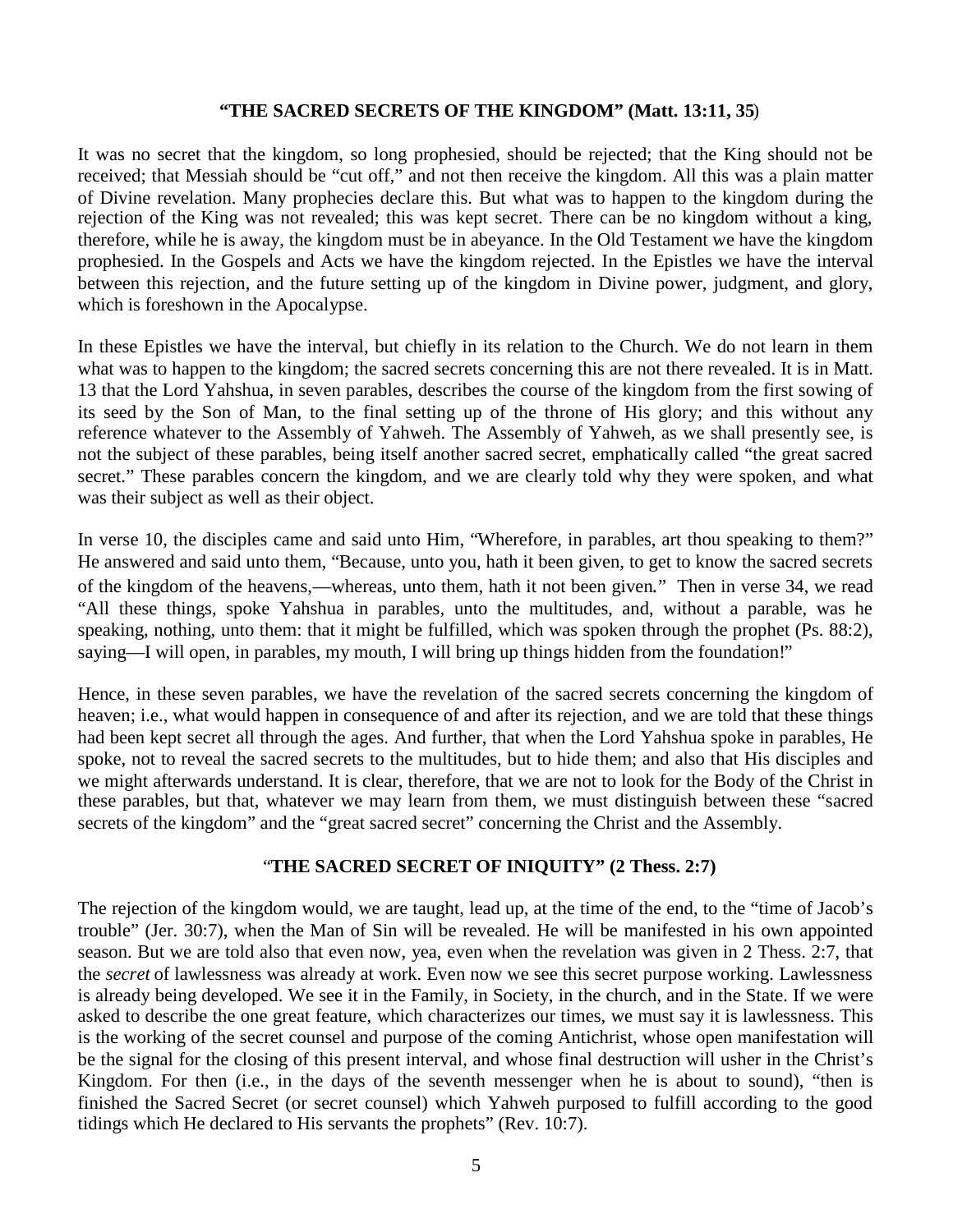## **THE GREAT SACRED SECRET**

There are three important Scriptures in which the "great" sacred secret is specially and formally *revealed*. And there are others, which contain definite teaching concerning it, receiving light from it, and throwing light upon it. We will consider each in due order.

#### **PASSAGES, WHICH FORMALLY REVEAL THE GREAT SACRED SECRET**

#### **Col. 1:24-28a**

"Now, am I rejoicing in the sufferings on your behalf, and am filling up the things that lack of the tribulations of the Christ (*i.e.*, the Christ, of whom the body is composed by the *Ecclesia*, not the personal), in my flesh, in behalf of his body, which is the assembly, Of which, I, have become minister–– according to the administration of Yahweh which hath been given unto me to you–ward, to fill up the word of Yahweh, The sacred secret which had been hidden away from the ages and from the generations, but, now, hath been made manifest unto his saints— Unto whom Yahweh hath been pleased to make known what is the glorious wealth of this sacred secret among the nations, which is Christ in you, the hope of the glory,— Whom we are declaring, admonishing every man, and teaching every man, in all wisdom." In chap. 2:2, the Apostle strives "In order that their hearts may be encouraged, being knit together in love, even unto all the riches of the full assurance of their understanding, unto a personal knowledge of the sacred secret of Yahweh,––Christ: In whom are all the treasures of wisdom and knowledge hidden away." Here, we learn that this sacred secret had never before been made known, and that to make it known was to "fully preach the Word of Yahweh." Hence, today, the Word of Yahweh is not "fully proclaimed" unless the *Great Sacred Secret* be proclaimed.

#### **Rom. 16:25, 26**

[Notice that the structure of the epistle to the Romans is an *Epanodos*, i.e. the end corresponds with the beginning; and the opening words are to be compared with the closing words. A remarkable contrast is thus observed: At the beginning, we have "The glad–message of Yahweh," promised before by His prophets in the Holy Scriptures. At the end, "The Sacred Secret", which had been kept secret since the world began.]

"Now, unto him who hath power (is able) to establish you, according to my glad–message––even the proclamation of Yahshua Christ, according to the revelation of a sacred secret, in age–past times kept silent, But now made manifest (manifested), and through means of prophetic scriptures, according to the command of the age–abiding Elohim, for obedience of faith unto all the nations made known."

Here, observe, that the same secret is referred to as being made known by a special revelation, and as having been kept in age-past times silent, not a word having been breathed concerning it before. We get here an additional fact: In Col. 1, it was revealed in the first instance to the Apostle Paul. Here it is made known also by "prophetic writings." There is no article used with either "writings" or "prophets." These were not the Old Testament writings, because they are only "now… made known." They are not the Old Testament prophets, because the word is not *propheetōn*, but *propheetikōn*; not the noun but the adjective, and should be rendered "by means of prophetic writings." These writings were given through the prophets in the early days of the Assembly of Yahweh. The Lord Yahshua had said, "Behold I send unto you prophets" (Matt. 23:34); "I will send them prophets and apostles" (Luke 11:49). This promise was duly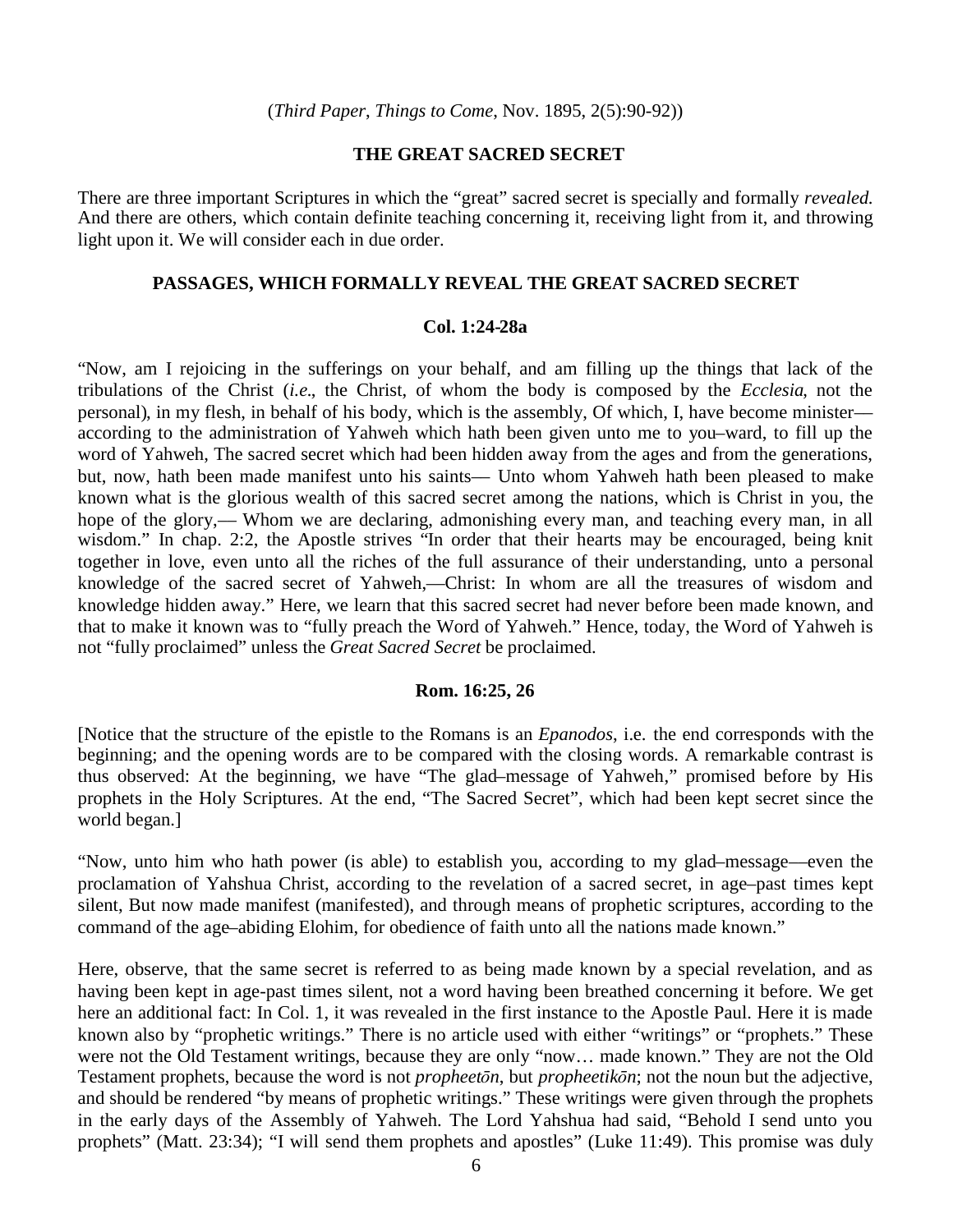fulfilled, for we read in Ephesians 4:8, 11, "When He ascended up on high He lead captivity captive, and gave gifts unto men…and He gave some apostles, and some prophets…"

[It would take us too far from our subject to go into this question as it deserves. We give the following points as suggestive of further study –

(1) The existence of such an order of ministry, Barnabas, Acts 4:36; Stephen, Acts 6:10, 15; Agabus, Acts 11:28; 21:10; Silvanus, Silas, and Judas, acts 15:32; Manaen and Lucius of Cyrene, Acts 13:1; Timothy, a "Man of Elohim," 1 Tim. 6:11; 2 Tim. 3:17 (compare Deut. 33:1, and 2 Kings 4:7, &c.); the daughters of Philip the Evangelist, Acts 21:8; others, Acts 8:17; 10:44-46; 19:6.

(2) The exhortations addressed to and respecting these prophets, "Quench not the spirit; despise not prophesying" (1 Thess. 5:20), i.e., Do not suppress or stifle the workings of the spirit in these prophets. "Prophesy according to the proportion of faith," (Rom. 12:6. Note also the abuse of prophetic gifts at Corinth (1 Cor. 14).

(3) The examples of prophetic power: Acts 5:4; 1 Tim. 1:18; Acts 13:2; 1 Cor. 14:24, 25; Acts 21:10- 14; 1 Tim. 4:1.

(4) Like Old Testament prophets their great trials were the false prophets (Jer. 5:31). See 1 Cor. 12:3; Col. 2:18; 1 Tim. 4:1; 1 John 4:1-3.]

In 2 Peter 1:19, we have a reference to "the prophetic word" of these prophets, and a contrast also with the Old Testament prophecy in verse 21. In 3:16, also, it may be these writings, which are referred to.

# **EPHESIANS 3:1-11**

This is the scripture which more fully tha any other gives the particulars concerning the revelation of the Great Sacred Secret. "For this cause, I, Paul, the prisoner of Christ Yahshua in behalf of you the nations:– –If at least ye have heard of the administration of the favor of Yahweh which hath been given unto me for you, by way of revelation, was made known unto me the sacred secret,—even as I before wrote in brief,— Respecting which ye can, by reading, perceive my discernment in the sacred secret of the Christ,— Which, in other generations, had not been made known unto the sons of men, as it hath, now, been revealed by his holy apostles and prophets, in spirit; — That they who are of the nations should be joint heirs, and a joint body, and joint partakers of the promise in Christ Yahshua through means of the glad– message,–– Of which I was made a minister, according to the free–gift of the favor of Yahweh which was given unto me, according to the energy of his power: Unto me––the less than least of all saints, was given this favor, unto the nations, to announce the glad–message of the untraceable riches of the Anointed One, And to bring to light––what is the administration of the sacred secret which had been hidden away from the ages in Yahweh, who did all things create: In order that now, unto the principalities and the authorities in the heavenlies, might be made known, through means of the Assembly, the manifold wisdom of Yahweh,— According to a plan of the ages which he made in the anointed Yahshua our Lord."

This is the scripture which more fully than any other gives the particulars concerning the revelation of the Great Sacred Secret. "As it hath, now, been revealed." This cannot possibly mean, as some have thought, that it had been revealed before in a certain manner, but not in the same manner as it is now. Because it is distinctly and emphatically declared again and again, here and elsewhere, that it had not been revealed at all. "That they who are of the nations should be joint heirs, and a joint body (*sussomos*)." S*ussōmos* is a peculiar ecclesiastical word, which occurs only here. It does not mean that there was a body already previously in existence and that others became afterwards in due time members of it. But that these, with Hebrew believers (2:13-15), should form *a joint-body*, being made in Christ – "Of twain, one new man." (Eph.2:15).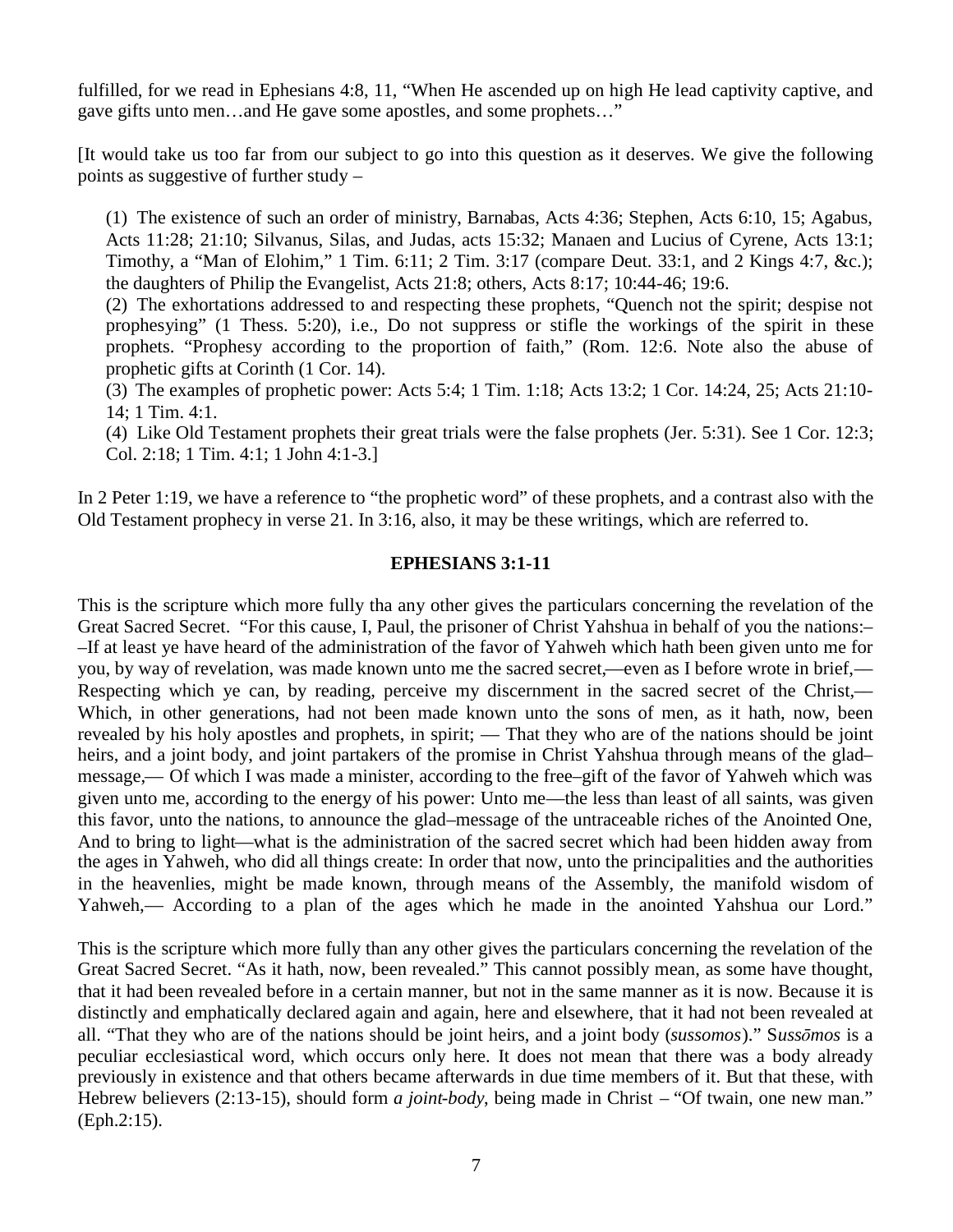There can be no doubt from this scripture that we have not a mere reference to the Gospel. The Gospel was never kept a secret. The good news of salvation through Christ alone, the seed of the woman, was revealed from the earliest times (Gen. 3:15), and it was preached unto Abraham (Gal. 3:8). Neither could it have been the mere fact that the Nations were to be blessed with Israel: for this was never kept secret. The very first blessing that was promised to Israel through Abraham, contained the promise of blessing for the Nations also. "In thee and in thy seed shall all the families of the earth be blessed" (Gen. 12:3). Again, speaking of Abraham (Gen. 18:18), Yahweh says: "All the nations of the earth shall be blessed in him." Over and over again is this promise repeated (See Gen. 22:18; 26:4, etc.). The prophets of Israel constantly had this as the burden of their message. They told of the time when "all nations shall call Him blessed" (Psalm 72:14).

> "Elohim, be favorable to us and bless us, Cause his face to shine upon us. That thy way may be known throughout the earth, Throughout all nations, thy saving help! (Psalm 67:1, 2).

In Romans 15:8, it is distinctly declared that "For I affirm Christ to have become a minister of circumcision in behalf of the truth of Yahweh,––to confirm the promises of the fathers, And that, the nations, for mercy should glorify Yahweh:—even as it is written (not as it hath been kept secret !) "Ps. 18:49: For this cause, will I praise thee among the nations (the heathen), O Yahweh, and, to thy Name, will I sweep the strings." And again He saith: "Deut 32:43a: Shout for joy O ye nations *with* his people"; and again Isaiah saith : "Isa 11:10: And there shall come to be, in that day, A root of Jesse, which shall be standing as an ensign of peoples, Unto him, shall nations seek,––And, his resting–place, shall be, glorious." Such passages might be multiplied, but there is one (Is. 49:6) which very solemnly connects the Nations blessing with the atoning work of Christ : -

"Isa 49:6: Yea he said––It is too small a thing, for being my, Servant, That thou shouldest raise up the tribes of Jacob, And, the preserved of Israel, shouldst restore,––So I will give thee to become a light of nations, That, my salvation, may reach as far as, the end of the earth."

No wonder Simeon said (Luke 2:29-32) : -

Lk 2:29: Now, dost thou dismiss thy servant, O Sovereign, according to thy declaration––in peace;

- Lk 2:30: Because mine eyes have seen thy salvation,
- Lk 2:31: Which thou hast prepared in face of all the peoples:
- Lk 2:32: A light for the unveiling of nations, and the glory of thy people Israel.

The Nation's blessing was no more a secret than Israel's blessing. The same word that revealed the one, revealed the other also. It is impossible, therefore, for us to believe that the great sacred secret, specially revealed with so much solemnity, and so formally in the New Testament, referred merely to the Nation's blessing, as such. This was not "hid in Yahweh": this was not "hid from ages and from generations": this was not "in age–past times kept silent": it could not be said of this, "in other ages it was not made known."

Language is useless if such expressions can possibly refer to that which was never hidden; never kept in silence; but was "made known" from the earliest times. No ! This was the great sacred secret : that a people should be taken out from among both Hebrews and Nations, who should with Christ be made (*sussōmos*) *a joint-body* in Christ (Eph. 3:9); a Body of which Christ should be the glorious head in heaven, and His people – the members of that body on the earth – "one new man." This was the great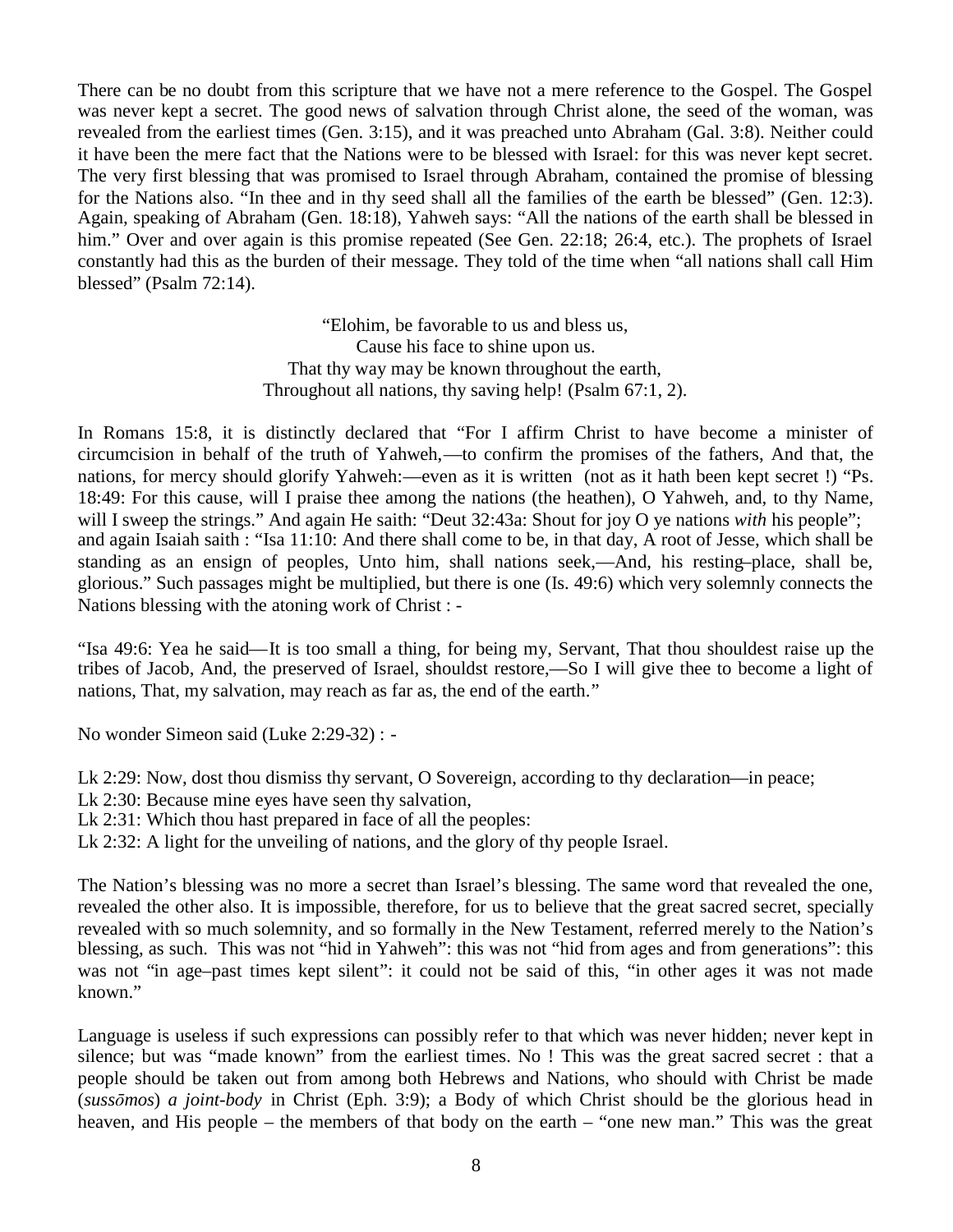sacred secret which was revealed to Father's "holy apostles and prophets by the spirit," and which had never entered into the heart or mind of mortal mind, - THE CHRIST.

(*Fourth Paper*, *Things to Come*, Dec. 1895, 2(6):102-105))

# **THE BODY OF THE CHRIST**

This brings us to consider the "great" sacred secret – "The Body of the Christ," "Christ and the Assembly" – Christ, the glorious Head of the Body in heaven, and His people the members of it on the earth. Twice it is called "great" – the "great" sacred secret; in Eph. 5:32 and 1 Tim. 3:16. Not a word was heard of this until it was specially revealed to and through the Apostle Paul. We have considered the three great Scriptures wherein this special revelation is contained.

## **(1) THE CONSTITUTION OF THE BODY.**

There are two other scriptures, which further develop the special figure under which the sacred secret is presented, viz., a Body. These are 1 Cor. 12 and Rom. 12. In the former of these the subject is most completely set forth, in the following manner:-

# **I Cor. 12:1-11.**

*A*/ 12:1-11 THE ASSEMBLY and the nine spiritual evidences (manifestation) given to it.

*B/*12:12-17. THE BODY. Its unity.

*B*/ 12:18-27. THE BODY. Its members.

*A*/ 12:28-31. THE ASSEMBLY and nine spiritual matters exemplified.

Here in A and *A* we have the Assembly – while in B and *B* we have the Body – to illustrate the blessed unity, which exists betwixt Christ and His people. "For, just as, the body, is one, and yet hath many members, but, all the members of the body, though many, are one body, so, also, the Christ;" This cannot of course be Christ Personal; it can be only the Body of the Christ. And how do saved sinners become members of this wondrous Body? Not according to the tenets of a Semi-Pelagian and Arminian Gospel, but according to the Free Grace of our Father: "for in one spirit are we all (*i.e.*, the writer, and the "saints" to whom he wrote, and all of whom it can be said that they are) baptized into one Body,… and have all been made to drink into one spirit." This is the source whence the unity and oneness of the Body springs.

The members of the Body of the Christ are those who have believed Yahweh's testimony (as Abraham believed it), as to their lost condition as sinners, as to the great salvation which is in Christ the Savior; and who have reckoned themselves as having died when He died, and risen again when He rose; thus identified with Christ in His death, resurrection into new life and power. This is the truth, which is bound up with the meaning of "the Body of the Christ." One part of a body cannot die, and the rest of the body go on living: one member cannot be amputated, and yet the body be a complete body. Hence, the expression "in Christ' means to be in Christ's Body. There is no other way of being "in Christ." We cannot be in Christ *personal*, we can be "in Christ" only by being members of His Body. Therefore, if we are "in Him" – when He, the Head, died; then we, the members, must, in the age abiding purpose and judgment of our Father, have died in Him. When He, the Head, rose again; then we, the members, must be risen in Him. If He, the Head, is in Heaven; then we, the members, are seated in the heavenlies in Him.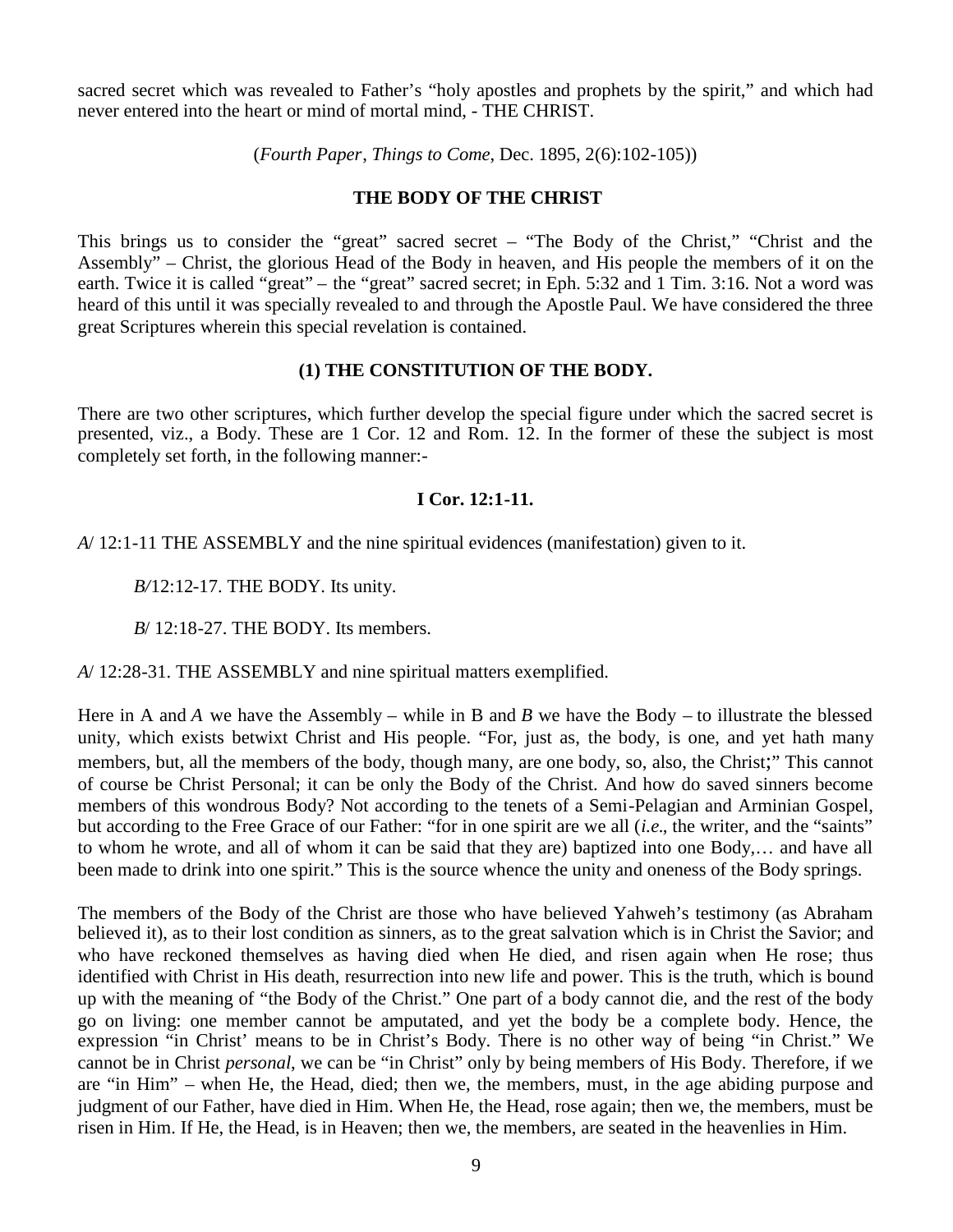We must not stop to follow out this wondrous truth, but we must surely be arrested by the thought, and ask, Are all who "profess and call themselves Christians" really members of the Christ's Body? Have they by faith reckoned themselves to be dead and risen with Christ? Do they all know that having died with Christ they need not die at all? Do you rejoice in the fact that death and judgment are past and over for the members of the Christ's Body? Are they aware that the end of the Body of the Christ is that the body will be "received up in glory" – to meet the descending Lord? Is this the hope of the great multitude of professors? It is not for us to judge individuals, but this we know as a fact, that the "gathering together with Christ on the clouds" (the, so called "Rapture") is a truth, which *concerns only the Body of the Christ*!

The day is drawing near when the Body will be completed, and the members gathered together as one. But *now* they are in tribulation. Oh what grief and bitterness and murmuring and discontent is manifested as to the position which the members occupy in the Body! They forget that it does not say, they have been placed "as it hath pleased them," but it is written, "Yahweh hath set the members, every one of them in the Body, *as it hath pleased Him*" (verse 18). Now, the members judge one another, some they "think to be less honorable" than others. Ah! Foolish thinkers. It matters not what "we think," but what they are in Yahweh's esteem. And then, what a precious lesson we lose through our selfishness. We read (verse 26) "if one member suffer all the members suffer with it," and we restrict this to the mutual sympathy of the members, to the exclusion of the Head. The truth is, He suffered, and we suffered with Him. He is honored, and we are honored in Him. "It is a faithful saying: for if we be dead with Him, we shall also live with Him. If we suffer with Him, we shall also reign with Him" (2 Tim. 2:11, 12). And what is more – there is that precious truth in 1 Cor. 12:21. The Head cannot say to the feet, "I have no need of you." How wonderful that the great and glorious Head in heaven cannot say to the weakest, feeblest, humblest, member upon earth, "I have no need of you." It is too wonderful for us to comprehend; but so it is, and we can only bow our heads, and worship.

#### **(2) THE GROWTH OF THE BODY.**

We read in Eph. 1:22, 23, that this all comes from the Head in heaven. He has been exalted by Father who "gave Him to be the Head over all things to the Assembly which is His Body, the fullness of Him that filleth all in all," *i.e.*, all [*the members of His Body*] with all [*spiritual gifts and graces*]. This is exactly what is expressed in 2 Cor. 12:6 "And, distributions of energies, there are, and the same Elohim—who energiseth all things in all." The Head of the natural body is physiologically the source of all feeling and influence to the whole natural body. The brain is not confined to the head. *The nerves* (*though slightly different in structure*, the chief difference being that the nerve fibers are insulated by a sheath in the members, but not in the brain) *are the continuation of the brain*, and they keep up a mysterious connection between the head and all the members of the body. And when a member is injured or in pain, a message is at once sent up to the brain, and succor and sympathy are immediately given. It is probably this connection that is referred in those physiological verses, which, whatever be their meaning, we believe to be in advance of human science. It is this which causes the present renderings to be so unintelligible, and which renders their correct translations so difficult. We will try and make it clear by giving our own version. The first is

#### **EPHESIANS 4:16.**

The subject is "the building up of the Body of the Christ" (verse 12), "unto a man of full growth" (verse 13), that the members "may, in love, grow into him in all things,––who is the head, Christ Out of whom all the body––fitly framing itself together, and connecting itself, through means of every joint of supply,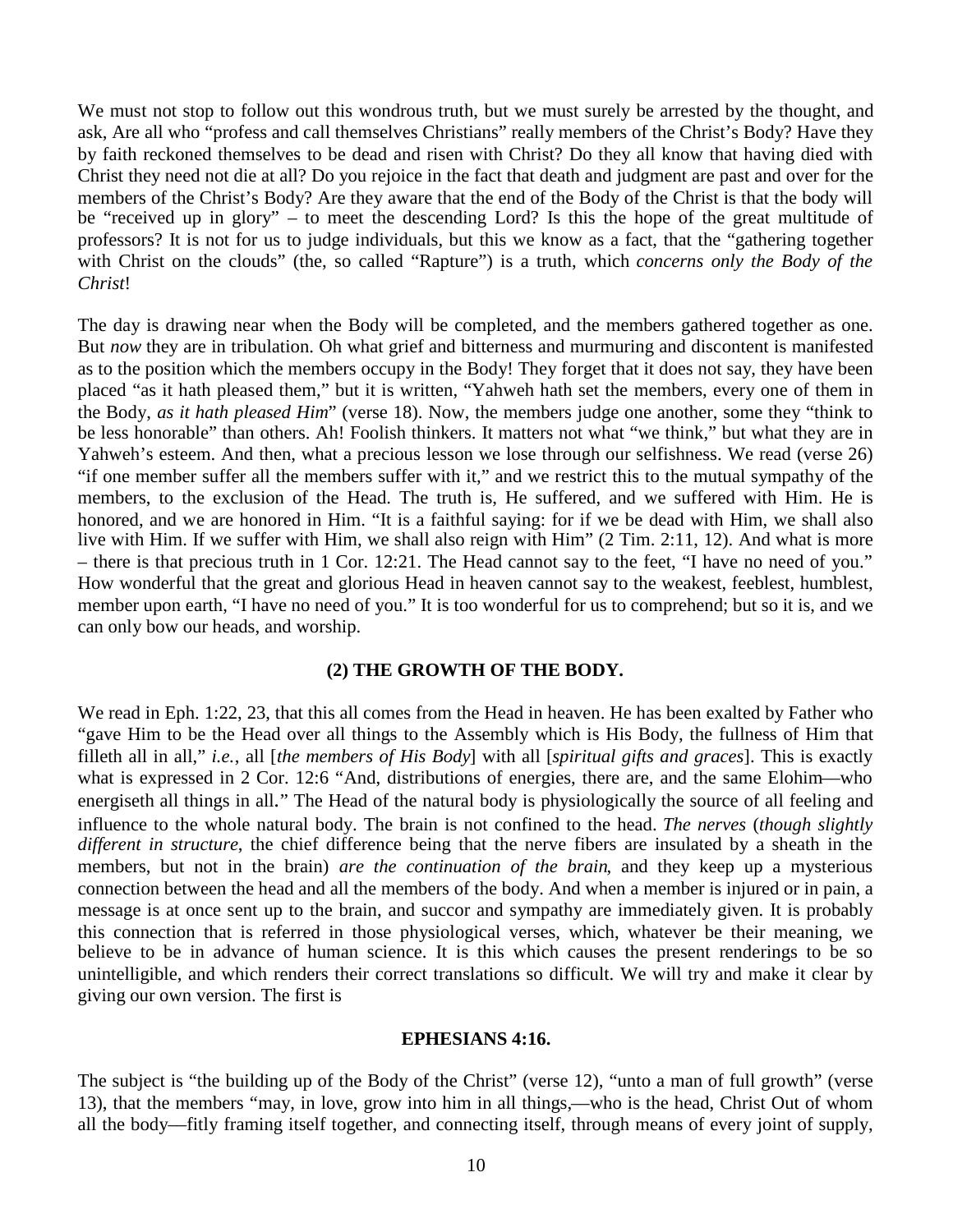by way of energising in the measure of each single part––secureth the growing of the body, unto an upbuilding of itself in love." "fitly framing itself together, and connecting itself, through means of every joint [haphe] of supply,". The Greek word 860 αφη haphe *haf-ay'*, *a touching*, Lat. *Junctura*, occurs only here and in the other passage (Col. 2:19). It is not a "joint," but a *nexus*, or connection, by which supply is passed on from one organ to another! And not so much the parts in contact, not so much the actual touching of the parts as the mutual *relation* between them. Galen (second century, B.C.) says the body "owes its compactness partly to the *articulation* (*arthron*), and partly to the attachment (*sumphusis*, *symphosis*)." Aristotle (A.D. 356) speaks of two kinds of union, *contact* and (*symphusis*) *cohesion*. So that it is the *contact* between the various parts which conveys the necessary supply, with special reference to the *adaptation* and mutual sympathy and influence of the parts in contact. Aristotle speaks of this as *patheetika* (*full of feeling*, or *sensitive*), and we have tried to express it all by the word "*sensation*." The other passage is:

## **COLOSSIANS 2:19.**

"The Head, from which (or from Whom) all the Body through the junctures and ligaments being bountifully supplied, and knit together, increaseth with the increase of Yahweh," *i.e.*, the increase wrought by Father. "Ligaments". Galen uses the word generally to denote any connecting muscles, or tendons, and of ligaments properly so-called. It is not merely *unity,* which is taught here, but *growth*. This is the ultimate result of the intermediate processes. The origin of all is Yahweh, who hath given Christ to be the Head over all things to this wondrous Body. Christ, the Head, is the *source* of all, but the members of the Body are made and used as deliverers of spiritual communication and spiritual power in their mutual relation to Him and to one another. The discoveries of modern physiology both give and receive light from the marvelous accuracy of these divine words. But the words of Yahweh here are connected directly with spiritual truth. He goes on at once to teach the important truth and to draw the practical conclusion in the next chapter (Col. 3).

"If ye died with the Christ," why are ye subject to the ordinances of man? Why do you allow men to bind you with vows and pledges and badges, saying to you, "Touch not, taste not, and handle not"? All these things perish, as man's commandments and doctrines perish. And if this be so, if ye died jointly with Christ from the elements of the world; if ye were raised (not *have been raised*) jointly with Christ, what follows? Why then, as the Head of the Body is in heaven, the members of the Body are there "in Christ." Our aims, and mind, and thoughts, will be heavenly not earthly. For (I say it again) "ye died" and you are now, as to your standing before Father, living in another sphere, and on another plane where all is spiritual. Carnal rules and ordinances do not enter into the growth of this Body at all. All is spiritual, heavenly, and age-abiding.

[There is nothing that so exposes the awful design of the slanderer that the blasphemous assumption of the Church of Rome. He has indeed travestied this great *musterion* in making the Pope the visible *head* of a visible body, of which the "faithful" are the visible *members*. Thus completely nullifying and perverting this precious truth. At the Annual Conference of the "*Catholic Truth Society*" held at Bristol, September 9<sup>th</sup>, 1895, and reported in the *Daily Press* the following day, Cardinal Vaughan spoke on the subject of *Reunion*, of which so much has of late been said. His point was that there was no such thing as Reunion short of "Corporate Union" which that Church of which the Pope is the *head*. It would not do, he showed, merely to agree in so many points of doctrine, but "it is simply a question of the fundamental and essential constitution of the Church." He further defined the matter when he said, "It was a constitutional, "Corporate Union" of *the head and the members*. Re-union, then, must mean a return to the visible union which formerly existed, when there was but one united *body* under one visible *head*." Any thing short of this he declared to be only "confusion of thought." "It is best to be perfectly frank and definite." He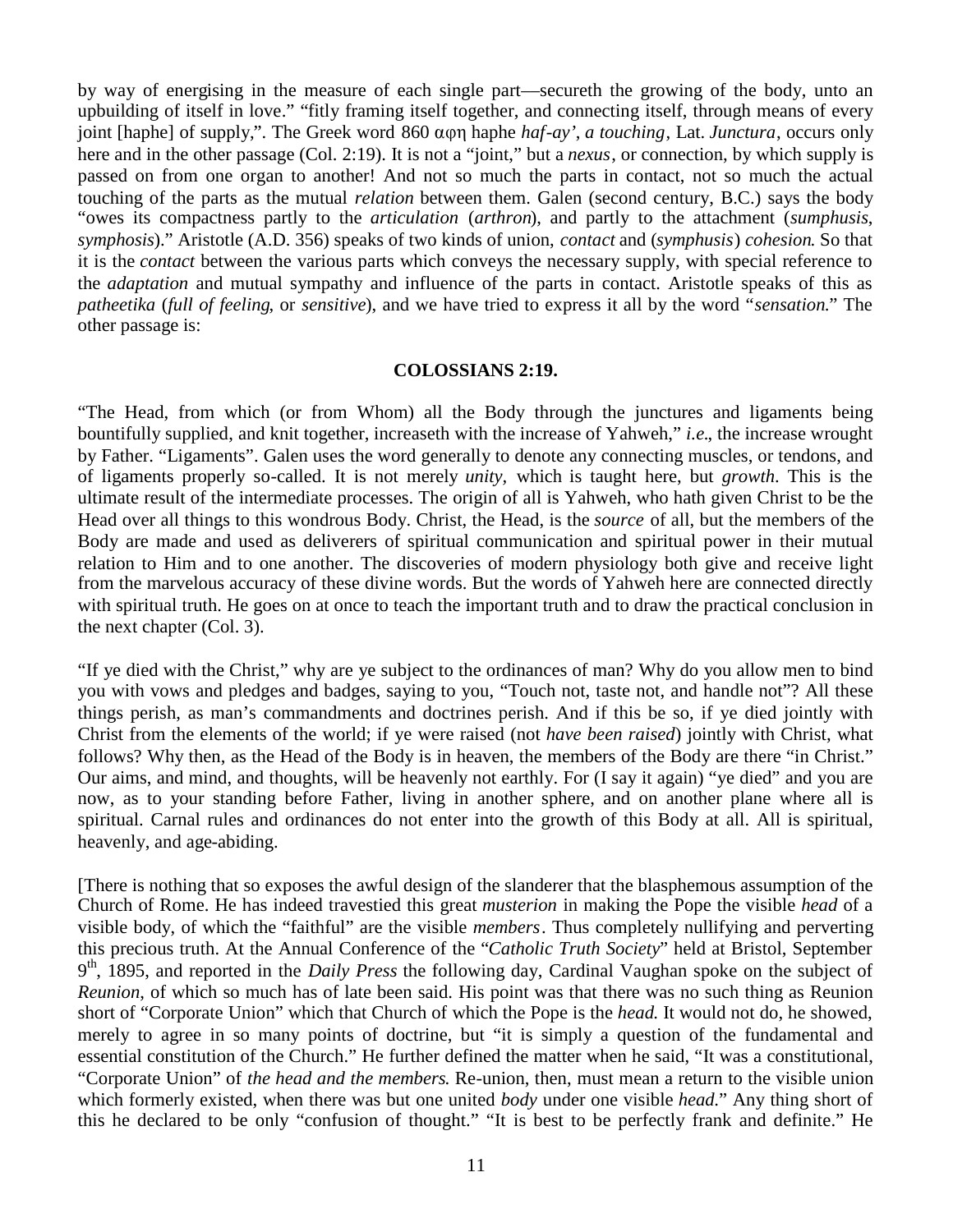added. Yes, but how awful is the subtle nature of this blasphemous travesty. See more details of this Roman faked *Re-union* in the last *Paper*.]

#### **THE END OF THE BODY.**

And if this be the *growth* of the Body, what of its end? What will be "the man of full growth?" When will this Body be completed and what will happen? The natural end of the natural body is *dissolution*: Will that be the end of this Body? What is its revealed end? It is all a matter of Revelation.

The sacred secret of the Body has so far been revealed, as to its *place* in the purposes of Father, as to its *constitution*, and as to its *growth*. And now, as to its *end*, another special revelation is needed; and it is given. It flows naturally from its relation to Christ as shown in Col. 3. Seeing that the members died jointly in Christ, and rose in Christ, our life is in Christ. Though we may fall asleep our "life is hid with Christ in Yahweh." Therefore, the next thing is "when Christ who is our life shall be manifested, then shall ye also be manifested in glory" (Col. 3:1-4). It was impossible to be otherwise, inasmuch as the Head and members cannot be separated. Hence, the sacred secret is revealed in 1 Cor. 15:51: "Behold, I show you a Sacred Secret," *i.e.*,

#### **"BEHOLD, I TELL YOU A SACRED SECRET!"**

What is it? "We shall not all sleep." What? And, inasmuch as it is in store for men—once for all to die, but after this, judgment" (Heb. 9:27)? Must we not die? No! blessed be Yahweh. It is not necessary! The members of the Body were judged with the Head, and were "crucified with Christ," and therefore there is no reason why they should ever die at all, and no reason why they should ever come into judgment (Rom. 8:1). They may "fall asleep," but "not all." But whether alive or asleep, "we shall all be changed; in a moment, in the twinkling of an eye, at the last trump: for the trumpet shall sound, and the dead shall be raised, and we shall be changed" (1 Cor. 15:51-57). "But we do not wish you to be ignorant, brethren, concerning them who are falling asleep,––lest ye be sorrowing, even as the rest also, who are without hope; For, if we believe that, Yahshua, died, and rose again, so, also will, Yahweh, bring forth with him, them who have fallen asleep through Yahshua; For, this, unto you, do we say, by a word of the Lord,–– that, we, the living who are left unto the Presence of the Lord, shall in nowise get before them who have fallen asleep; Because, the Lord himself, with a word of command, with a chief–messenger's voice, and with a trumpet of Yahweh, shall descend from heaven,—and, the dead in Christ, shall rise, first, After that, we, the living who are left, together with them, shall be caught away, in clouds, to meet the Lord in the air:––and, thus, evermore, with the Lord, shall we be! So then, be consoling one another with these words." (1 Thess. 4:13-18) Oh! What a blessed truth to be initiated into. Well, may He say, "Behold I tell you a sacred secret." "I would not have you ignorant" of it. This, then, is the end of the Body of the Christ on earth. "The man of full growth" is formed; the Body is complete, and when it becomes completed, it is received up in glory!

We have already considered the three great passages, which reveal it. But there is a fourth, and it sums up the whole round of doctrine contained in the revelation of it, with special reference to the end of the Body of the Christ.

## **1 TIMOTHY 3:16**

## **GREAT IS THE SACRED SECRET!**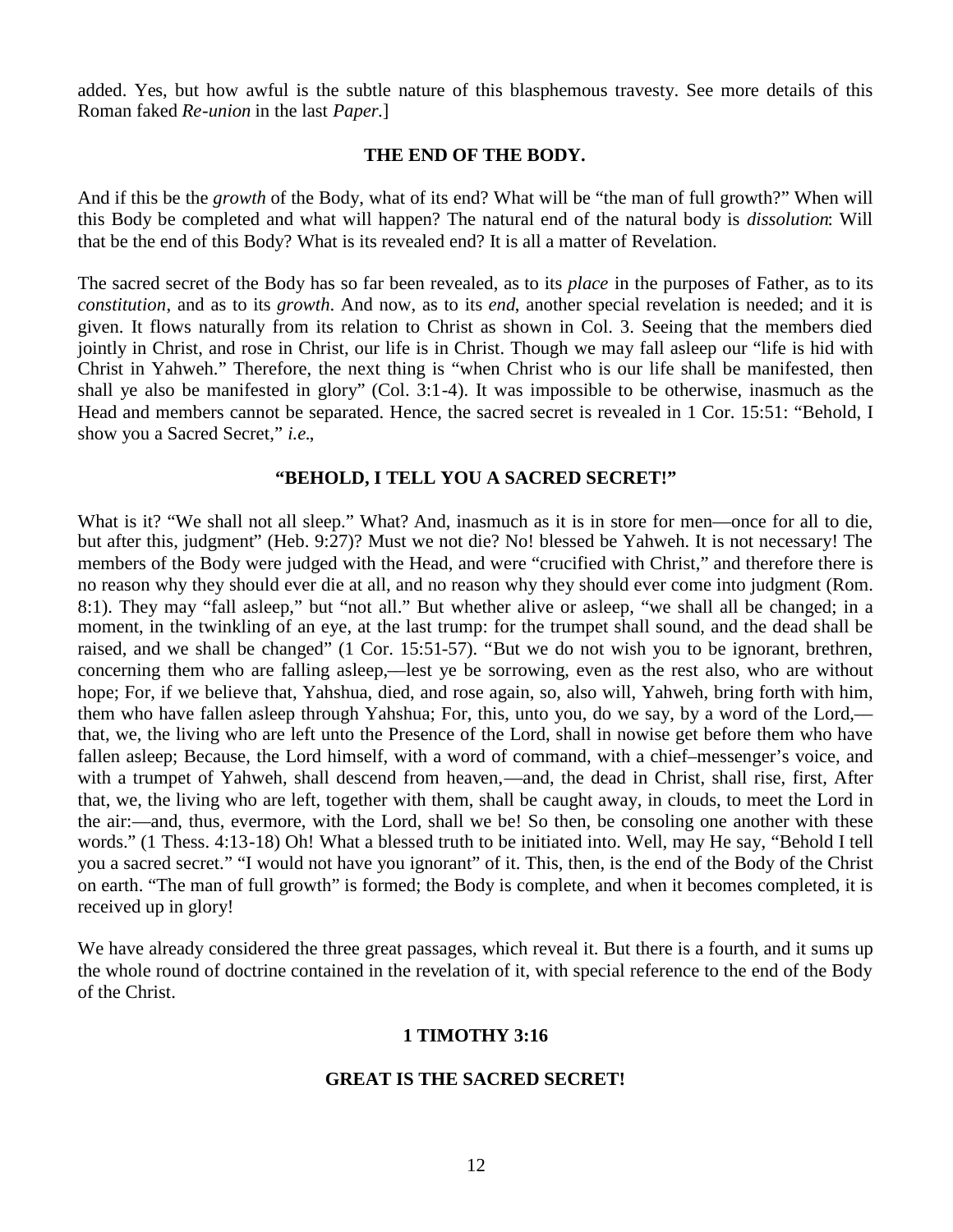The R.V. gives "He who" in the text, and rightly says in the margin, "The word *God*, in place of *He who*, rests on no sufficient ancient evidence. Some ancient authorities read *which*. This is our belief. We believe that the original word was *Ho*, *which*, neuter, to agree with the word *musterion*, which is also neuter. Then some scribe, not understanding the sense added, an "*S*," thus turning it into *hos*, which made it *masculine*, *who*, or *He who*, though the sense is thus made more obscure. Finally, some later scribe put a little mark in the "*O*," thus making it into *Th*, and making the two letters *ThS* and abbreviation of the word *Theos*, *God*. A *microscope* reveals the fact that the little mark in the "*O*," in the Alexandrine MS. Is in different ink, and was evidently added by a later hand. This, we believe, to be the evolution of the reading, and that originally it was simply "*O*," *which*.

This passage is generally taken of Christ *personal*. But if read, as we submit it ought to be read, of Christ *mystical*, then in the six sentences we have the whole truth, concerning the Body, revealed. The place occupied by the Revelation of the Sacred Secret in 1 Tim. 3:16 will be best understood by the important position it occupies in contrast with the "Sacred Secret of Iniquity." When viewed in the position given to it in the Epistle, the two central numbers, E and *E*, the two Mysteries or Secrets of God and Satan, are seen to stand in solemn and awful opposition.

# THE STRUCTURE OF 1 TIMOTHY

A/ 1:1-2. Benediction.

B/ 1:3-20. Doctrine.

C/ 2-3:13. Discipline.

D/ 3:14-15. Intended visit and interval.

E/ 3:16. The Sacred Secret of Godliness.

*E*/ 4:1-2. The Sacred Secret of Iniquity.

*D*/ 4:13-16. Intended visit and interval.

*C*/ 5-6:2. Discipline.

*B*/ 6:3-21-. Doctrine.

*A*/ 6:-21. Benediction.

We have what is true of Christ *personally*, of course; but we have more; we include what is true of the *members* as well, if we take it as referring to the Body of the Christ – the Head and the members.

What is it?

- 1. "MANIFESTED IN FLESH." True of the members, and true of the Head (Rom. 1:3).
- 2. "RIGHTEOUS IN SPIRIT." True of Head, and members as set forth in Rom. 5:12-8:39.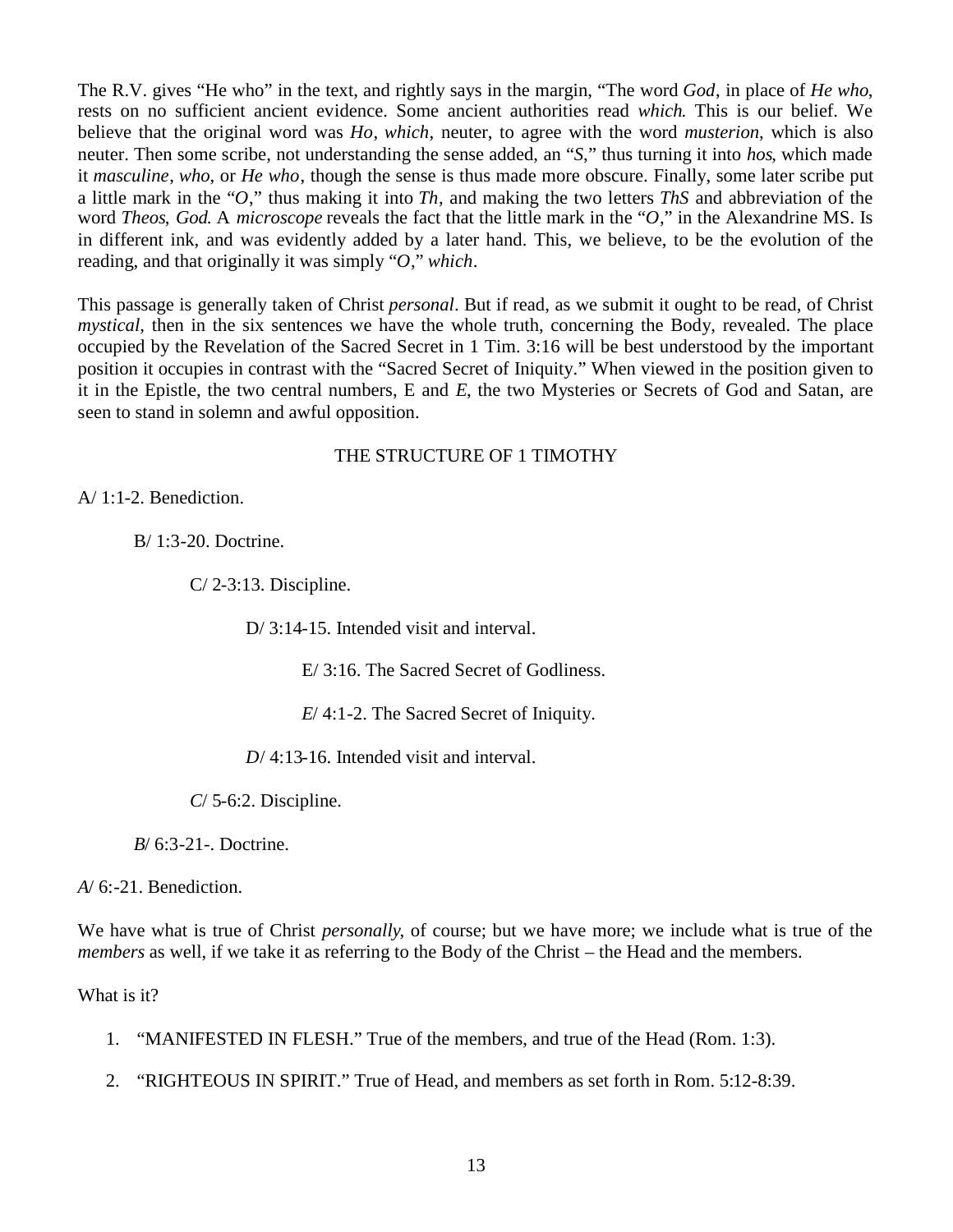- 3. "VISABLE TO MESSENGERS." This is explained by Eph. 3:10, where we are told that now unto principalities and powers in the heavenlies, Yahweh is making known His manifold wisdom by means of the Assembly.
- 4. "PROCLAIMED AMONG NATIONS," not merely Christ personal, but the Body of the Christ, is now proclaimed, "made known to all nations" (Rom. 16:26), "made known among the Nations" (Col. 1:27), preached "among the Nations" (Eph. 3:8).
- 5. "BELIEVED ON IN THE WORLD." It is made known "for the obedience of faith" (Rom. 16:26) [*i.e.*, faith-obedience].
- 6. "TAKEN UP IN GLORY." If so be that we suffer with Him, that we may be glorified together, also with Him" (Rom. 8:17). "For whom He justified, them HE also glorified" (Rom. 8:30).

This then is the end of the Body of the Christ, as it was of Christ personal. The members are waiting to be "Taken up in Glory," as the Head was. This is our hope, our "blessed hope." So that waiting for Yahweh's Son from heaven is part of our Christian position. It enters into the very foundation of our standing in Christ. It is not the mere study of prophecy, which may, or may not, be taken up by Christians as an "extra subject," but it is the warp and woof of our Christian standing in Christ. The three pairs of statements may be thus contrasted: Nos. 1 and 2. Though manifested in the "flesh," we know what it is to be "justified" as to the spirit. Nos. 3 and 4. It is being made known to messenger beings in heaven above; ant it is being proclaimed to men on earth beneath. Nos. 5 and 6. By grace, we believe the wondrous testimony now while in the world, and we are waiting to be

## **"TAKEN UP IN GLORY."**

(*Fifth Paper*, *Things to Come*, Jan. 1896, 2(7):116-117))

## **V.- OTHER PASSAGES RELATING TO THE GREAT SACRED SECRET.**

We have now considered the four important passages which contain the revelation of the great sacred secret, viz., Rom. 16:25, 26; Eph. 3:1-11; Col. 1: 24-27, and 1 Tim. 3:16. But there are other passages, which refer to it and throw light upon it. Some writers treat these as all referring to so many different secrets; but we shall see that they all refer to and throw light upon that which is called THE GREAT SACRED SECRET (except of course those we have already considered, connected with the Present interval, the Kingdom, Israel's blindness, and the Sacred Secret of Iniquity.)

## **(1) EPHESIANS 1:9-11.**

Here we read how the same grace which has wrought redemption and forgiveness for His people, has also caused us to abound "in all wisdom and knowledge." What is this wisdom? – "making known to us the sacred secret of his will, according to his good pleasure which he purposed in him,—For an administration of the fullness of the seasons, to reunite for himself (under one head) the all things in the Christ, the things upon the heavens, and the things upon the earth, in him: In whom also we were taken as an inheritance, according to the purpose of him who energiseth all things according to the counsel of his will..." Here we have the great sacred secret and its purpose referred to, and in *verse* 22 we are told how "the Elohim of our Lord Yahshua the Anointed One, the Father of glory…did put, all things, in subjection beneath his feet. And gave him to be head over all things unto the assembly, [*the members of that Body*] who hath blessed us with every spiritual blessing, in the heavenlies, in Christ" (verse 3).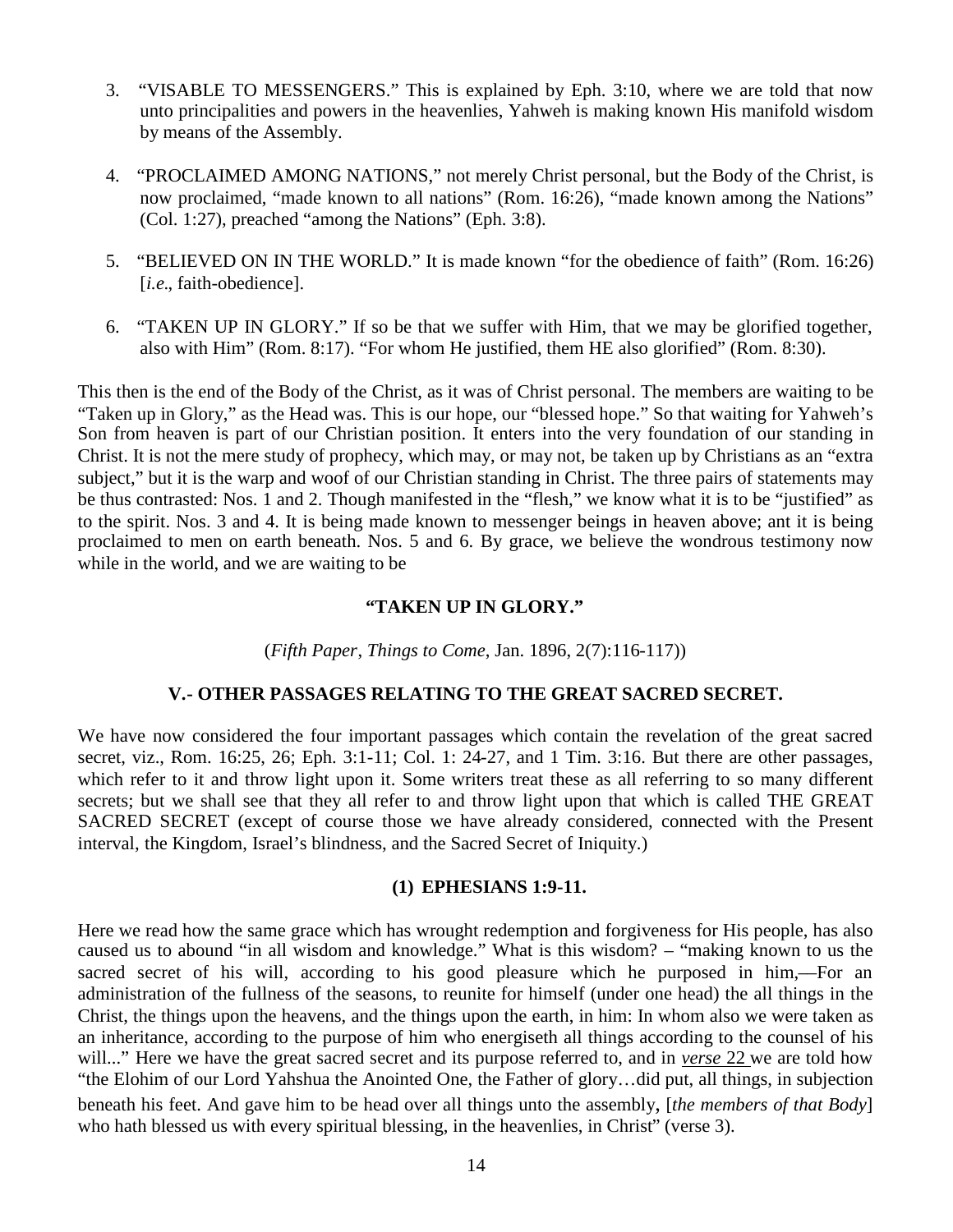#### **(2) EPHESIANS 6:19.**

Here the Apostle's supplication is "that, unto me, may be given discourse in the opening of my mouth, with freedom of utterance, to make known the sacred secret," *i.e.*, the doctrine of the Body of the Christ, which is the great sacred secret and the great subject of the glad message. It was especially the good news revealed to and made known by Paul according to what he calls "my glad message" (Rom. 16:25). The glad message – the good news of a Savior for lost sinners – was (as we have already seen) never a secret. It was "preached before unto Abraham" (Gal. 3:8), and all the saints of Yahweh rejoiced in it. But the good news concerning the Body of the Christ was kept secret, and then became, and could be called, Paul's special glad message to be made known among all nations. It is the good news of the Body of the Christ. Hence, in 2 Cor. 4:4, it is called "the glad–message of the glory of the Christ," i.e., the glad message of the Christ's glory. Father highly exalted Him and gave Him to be the Head of the Body. This is now "the great sacred secret of the glad message."

#### **(3) COLOSSIANS 2:2.**

Here it is called "*Yahwe*h*'s Secret*," i.e., the secret, which Yahweh purposed, and kept in silence through times eternal and in His own good time made known. He prays for these Colossian Saints that they "In order that their hearts may be encouraged, being knit together in love, even unto all the riches of the full assurance of their understanding, unto a personal knowledge of the sacred secret of Yahweh,––Christ: In whom are all the treasures of wisdom and knowledge hidden away." That is to say, all the treasures of divine wisdom are contained in the *Sacred Secret* – i.e., the Body of the Christ. This is the sacred secret, which, according to

#### **(4) 1 TIMOTHY 3:9,**

We are to hold, as the essence of "the Faith." "Holding the Sacred Secret of the faith in a pure conscience." Here again the great secret of Christ's Body is the central object of the Christian Faith. These are all passages which refer to the great sacred secret, but there is one other which is full of instruction for us,

#### **(5) 1 CORINTHIANS 2 AND 3.**

The condition of the Corinthian saints was such that they were not spiritually fitted to receive instruction in this wondrous truth. When the first epistle was written to them, the apostle explained this to them, and says: "And I, brethren, when I came to you, came not with excellency of speech or of wisdom, declaring unto you the *Sacred Secret* of Yahweh. For I determined not to know anything among you, save Yahshua Christ, and Him crucified." Instead of declaring to them the Sacred Secret, he had to confine himself to the simplest truths of the Glad Message. He preached only a crucified Savior. He could not declare all the great truths involved in a risen and glorified Savior. He had preached "the Glad Message of the grace of Yahweh," but he could not proclaim "the glad message of the glory of the Christ." The reason why he "could not", he now proceeds to explain.

"And, my discourse, and what I proclaimed, were not in suasive words of wisdom…Wisdom, however, we do speak, among the full–grown," or that are *initiated*. This word was the technical term for those who were initiated into the ancient and wrong heathen "mysteries", or "the wisdom of this world." I could not speak "wisdom" to you, he says, "howbeit we *do* speak wisdom to those who are initiated into it," "yet not the wisdom of this age,…but we speak the wisdom of Yahweh in a (concerning the) sacred secret, even the hidden wisdom which Yahweh ordained before the ages unto our glory (*i.e.*, with a view to our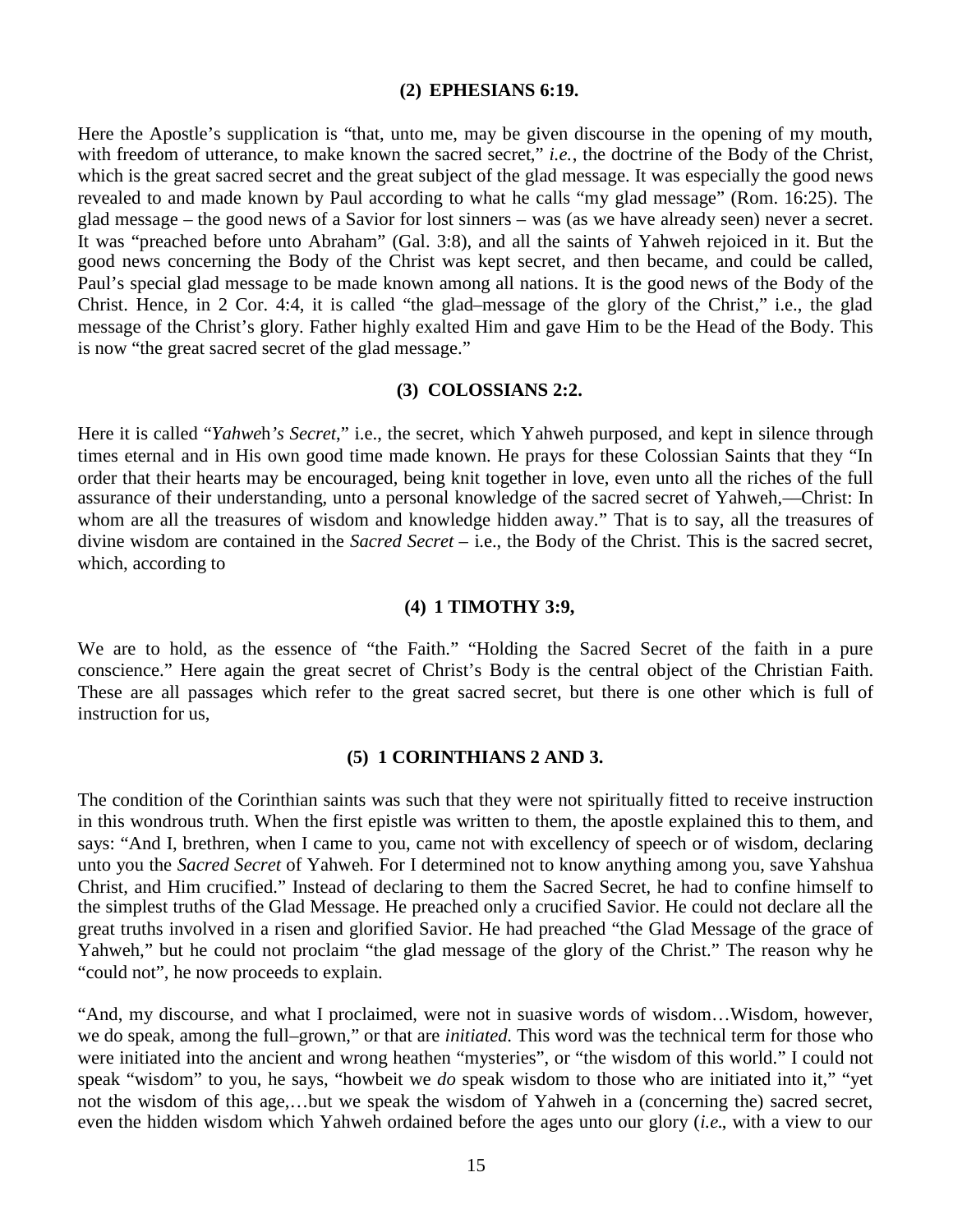glory)." Here is again a reference to the great sacred secret, which had been hidden in Yahweh, and ordained by Him before the ages. "None of the rulers of this age knew" about it, he says, for "it is written eye hath not seen, nor ear heard, neither have entered into the heart of man the things which Yahweh hath prepared for them that love Him. But Yahweh hath revealed *it* unto us by His spirit."

These words are usually taken in a general sense, such as teaching that the man of the soul cannot receive spiritual things. This fact is perfectly true, of course, as is definitely stated elsewhere and further on. But it is not what these words say here. These words have a special reference to the "hidden wisdom," *i.e.* the Sacred Secret, and what is stated here is, that no human being ever dreamed of it. It never entered the head or heart of mortal man. "UNTO US, IN FACT, HATH YAHWEH REVEALED THROUGH THE SPIRIT." Then he goes on to explain what is the essence of a secret, in verses 10 and 11, and argues that as no one can tell what a man's secret is unless He has been pleased to reveal it. And this He has done, as verse 12 states: - "But, as for us,––not the spirit of the world, have we received, but the spirit which is of Yahweh,—that we might know the things which, by Yahweh, have been given in favor, unto us:— Which we also speak––not in words taught of human wisdom, but in such as are taught of *the* spirit, by spiritual words, spiritual things, explaining." Why? Because the next verse goes on to explain that "But, a man of the soul, doth not welcome the things of the spirit of Yahweh, for they are foolishness unto him, and he cannot get to know them, because, spiritually, are they examined;"

"Spiritual words, spiritual things, explaining": the three words which follow have been variously rendered and interpreted. In the Greek they are *pneumatikois, pneumatika and sunkrinontes*. The first word is in the *dative case*, *masc.*, *plural* "to spiritual [*persons*]." The second word is in the *accusative case*, *neuter*, *plural*, "spiritual [*things*]," and the third word is peculiar. The A.V. and R.V. render it "comparing," but the R.V. margin suggests "*combining*" or "*interpreting*." It occurs only here and in 2 Cor. 10:12 in the New Testament, and means literally to separate and compound anew; hence *to explain* a thing, as is done when one takes it to pieces and puts it together again; *to explain by comparing* one thing with another; or *to compare with a view to explaining*; *to expound*, *make known*, *declare*. It is used in Numbers 15:34 of those who had caught the man gathering sticks on the Sabbath day, and it says: "they put him in ward because it was not *declared* what should be done to him." The word in this sentence is used to represent the word "declared." Hence, it means *to declare*, *make known*, *explain*, or *expound*. The words here mean simply this, that we speak the words "which the holy spirit teacheth, declaring spiritual things to spiritual persons." Westcott and Hort, in their Greek Text, preserve an ancient reading, but not being supported by the other MSS., they put it in the margin. It is *pneumatikos*, spiritually; and would read, "declaring spiritual things in a spiritual manner." Then chap.3:1 comes in, taking up the thought where it was left in 2:1, "I, therefore, brethren, have not been able to speak unto you, as unto men of the spirit, but as unto men of the flesh––as unto babes in Christ: With milk, have I fed you, not, with meat; for, not yet, have ye been able; ––nay! Not even now, are ye able, For ye are yet fleshly. For, whereas there are, among you, jealousy and strife, are ye not, fleshly, and, after the manner of men, walking? For, as soon as one beginneth to say—I, indeed, am of Paul! and another—I, of Apollos! are ye not, men?"

The great central truth of the whole argument is that these Corinthian Christians were taken up with "Bodies" of men, as we now call them, and they were therefore totally unfitted to receive the truth of the "one Body" of the Christ. While they were putting the members in the place of the Head they were carnal and not spiritual, and therefore not in a position to have the truth concerning "Yahweh's Sacred Secret" declared to them. Hence, when the Apostle went to Corinth he determined not to go beyond the simplest elementary gospel teaching, to feed them with milk, to proclaim a crucified Savior; for they were not in a condition to hear about the glorified Savior – "the glad message of the glory of the Christ," and all the glorious things which are freely given to us of Father, and which He has prepared with a view to their glory, the glory of the members of the Body in Christ, their glorified Head in heaven.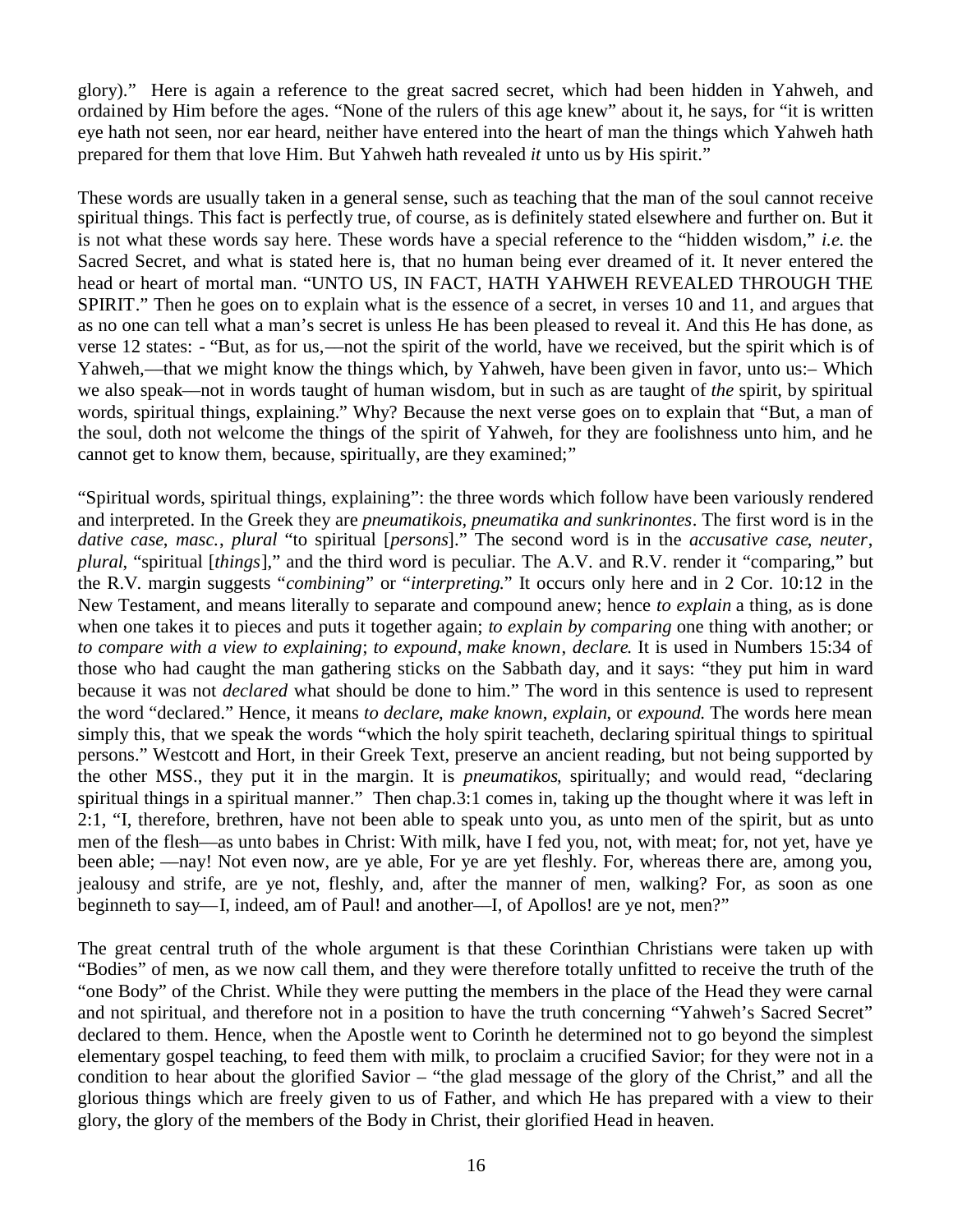## **VI. – PRACTICAL CONCLUSIONS.**

When once we have grasped the great sacred secret of the Christ, we have a key to open several other difficult subjects, which have been made difficult and dark through the shutting out of the only light that could explain them. Many false notions have sprung up, as the necessary consequence of having lost the truth of the Sacred Secret.

*["WHY WAS THE SECRET KEPT?" IS DR. BULLINGER'S BELIEF AND IS SOMETHING TO MEDITATE UPON AND SEEK GUIDANCE FROM OUR FATHER TO SEE IF HIS BELIEF IS ROOTED IN THE WORD OF YAHWEH. HIS THEORY WOULD HEIP IN EXPLANING WHY JOEL 2 WAS QUOTED IN ACTS 2, "THE SUN, SHALL BE TURNED INTO DARKNESS AND, THE MOON, INTO BLOOD, BEFORE THE COMING OF THE DAY OF YAHWEH,*; *BUT ON THE OTHER HAND THE EKKLESIA IS METIONED IN ACTS 2:47 AND PAUL TOLD HOW HE PERSECUTED THE EKKLESIA OF YAHWEH IN I COR. 15;9, WHICH HAPPENED BEFORE HE WAS CONVERTED.]*

## **(I) WHY WAS THE SACRED SECRET KEPT?**

But first let us ask, why was the great doctrine of the "Sacred Secret" ever kept secret at all? Why did Father hide it in Himself, so that no one could possibly discover it till He chose to reveal it? The reason is clear. Had it not been kept secret, the Hebrews would have had a reason for their rejection of Christ again in the Acts of the Apostles! They could have pleaded that they were only fulfilling the prophecies, and would have lost at once all their responsibility. True, the rejection of the Messiah was foretold, but there was not a word about their rejection of the renewed offer of the King and the Kingdom, which was made authoritatively after the Ascension. In Acts 3:18 the holy spirit, by Peter reminds the nation how "Howbeit, Yahweh––what things he had before declared, through the mouth of all the prophets, for his Christ to suffer,––did thus fulfill!" There was an end of the matter, so far as Old Testament prophecies were concerned. Christ had suffered, but now, as to His entering into His glory, and fulfilling all the prophecies concerning that glory which was to follow, - what of these? What hindered their fulfillment? Why should there be delay in their accomplishment? The condition had been laid down in Lev. And Deut. And reiterated all through the Prophets that "Repentance" – that *National Repentance must precede National Blessing*. The call goes forth therefore in the very next verse (19). "Repent ye, therefore, and turn,––unto the blotting out of your sins; to the end that in that case, there may come seasons of refreshing from the face of Yahweh, And he may send forth him who had been fore–appointed for you––Christ Yahshua: Unto whom, indeed, heaven must needs give welcome, until the times of the due establishment of all things, of which Yahweh hath spoken through the mouth of his holy age–past prophets."

The question is, 'Was this most formal offer merely a mockery?' Suppose they had obeyed that call and repented, and turned to Yahweh, Would not the times of refreshing have come from His presence? Would He not have sent Yahshua Christ? And in that case, Would not all that He had spoken by His prophets have been fulfilled? True, Christ had suffered; the Heavens had received Him, but not for ever; only "until" Israel should repent, and turn to Yahweh. Can we believe that this offer so formally and solemnly made was *unreal*? We cannot so believe. Israel was responsible before Yahweh for the rejection of that offer; but, had the consequence of their rejection of that offer been previously made known, such responsibility would have been impossible. Therefore was the secret purpose of Yahweh hidden in Himself: therefore was it kept secret during times eternal; and not until Israel had definitely refused to repent, and thus, rejected the offer to send Yahshua Christ from Heaven, not until then, was the sacred secret of Yahweh revealed.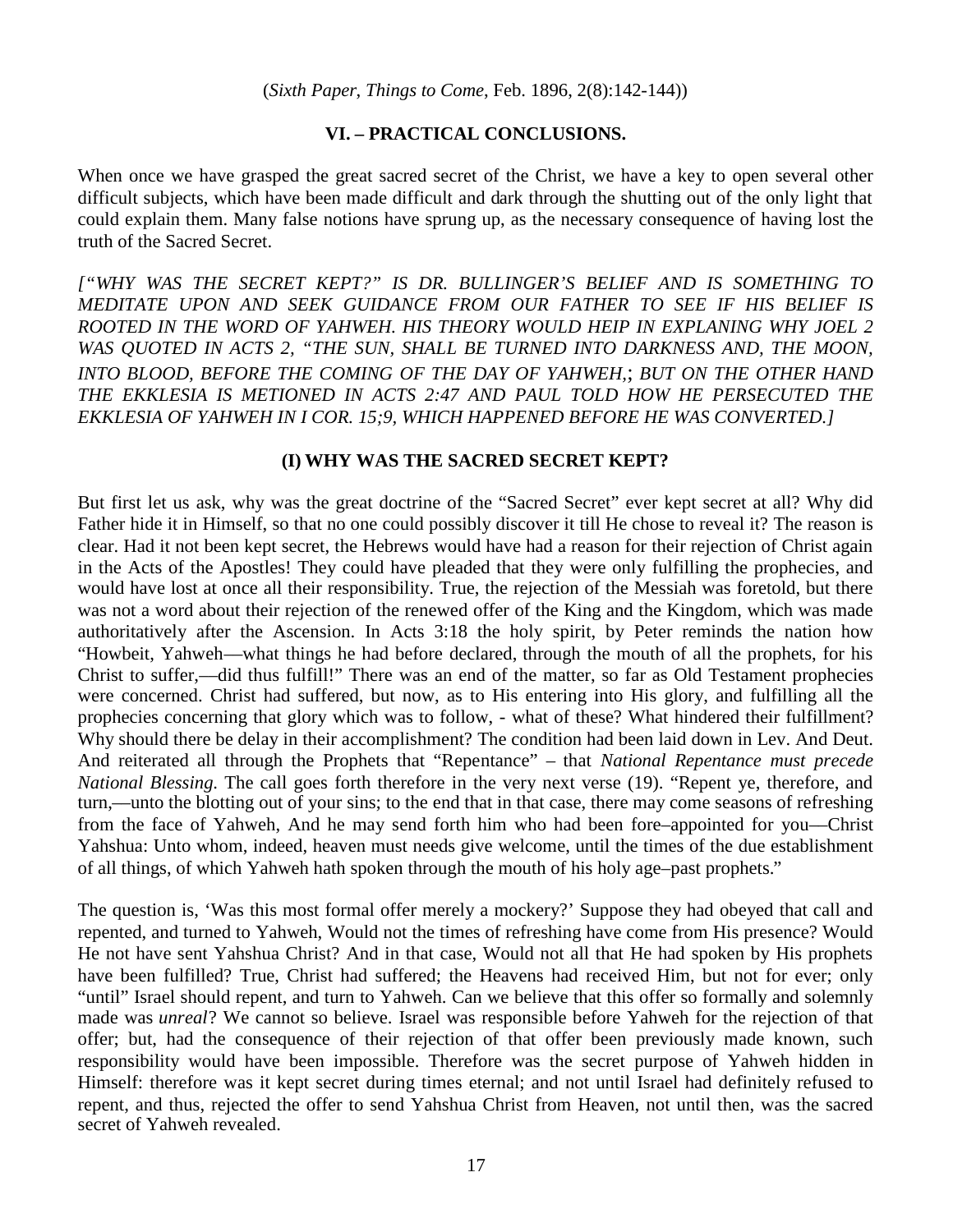We must never adopt any system of interpretation, which would have necessitated that rejection of the Messiah by Israel. Had the great sacred secret been revealed before, they would have been compelled to reject the Messiah, and they could not have been held responsible for that rejection.

[Note: This would not have affected the fulfillment of the Seventy Weeks of Dan. 9. All would have gone forward; and before the actual "times of refreshing" would have come the "time of Jacob's trouble"; and before the sending of Yahshua Christ would have come the revelation of Antichrist, as there foretold; to say nothing of the shortening of the days provided for in Matt. 24:22 and Rom. 9:28.]

Their present administration with all its sufferings, is in consequence of that rejection, and Father is righteous in all His acts.

# **(2) A KEY TO OLD TESTAMENT INTERPRETATION**

The second consequence which flows from the doctrine of the Sacred Secret is this: Had Israel obeyed the call in Acts 3:19-21, and the Lord Yahshua had been sent, there is not a prophecy in the Old Testament or in the Gospels which would not have been fulfilled! This is a great truth and an important principle farreaching in its results. It tells us that the Gospels are the *conclusion* of the Old Testament history, and not the commencement of the Assembly of Yahweh teaching; except of course, so far as Christ crucified is the foundation of *all* blessing, whether for Creation, for Israel, or the Assembly of Yahweh.

The Gospels are a record of the rejection of the Messiah on the part of Israel, and not a record of the foundation of the Assembly. This exposes the follies of those who seek to apply the Sermon on the Mount to the Assembly of Yahweh and the world during this present administration; and who would build up "the New Theology" on "the teaching of Yahshua," instead of on the teaching peculiar to this administration. It reveals to us the mistakes and errors of those who go back to the historic Gospels to preach the "Come- to-Yahshua Gospel," instead of preaching the Glad Message from the Pauline Epistles, which are specially given to the Body of the Christ for it's teaching and Glad Message preaching. Those who adopt the former plan are those who generally more or less ignore the latter. It explains the cause of the difficulties of those who seek to derive from the Acts of the Apostles a system of "Church Government," while that book records the history of the transitional period between the rejection of the Messiah by Israel, the rejection of Israel by Yahweh, and closes with the solemn recital of Isa. 6:9, as to Israel's judicial blindness, and the great declaration, "Be it known therefore unto you, that the salvation of Yahweh is sent unto the Gentiles, and that they will hear it."

It seems impossible for us to fix the date of the revelation of the Sacred Secret to Paul, or to say in what part of the Acts it should be placed. From 2 Cor. 12:1-7 it would appear that "the abundance of the revelations" was given "fourteen years before." This was written about A.D. 60, and fourteen years before would bring it to A.D. 46, which would synchronize with the important dispensational chapter, Acts 13, where we have the solemn epoch-marking words pronounced to the Hebrews, "And Paul and Barnabas, speaking boldly, said––Unto you, was it necessary, that the word of Yahweh should first be spoken: seeing ye are thrusting it from you, and, unworthy, are judging yourselves of the age–abiding life, lo! we turn unto the nations;" (*verse* 46). The Nations, as such, had been brought in and blessed long before this. But now, a special work connected with the Sacred Secret was about to be commenced, as is clear from verse 1, where "Barnabas and Saul" had been separated by the Holy Spirit Himself (it is Yahweh Himself), for the work "whereunto (He says) I have called them" (*verse* 2). There can be no doubt that the Acts of the Apostles (as man calls the book) records the transitional history between the rejection of the Kingdom, and the setting up of the Body of the Christ.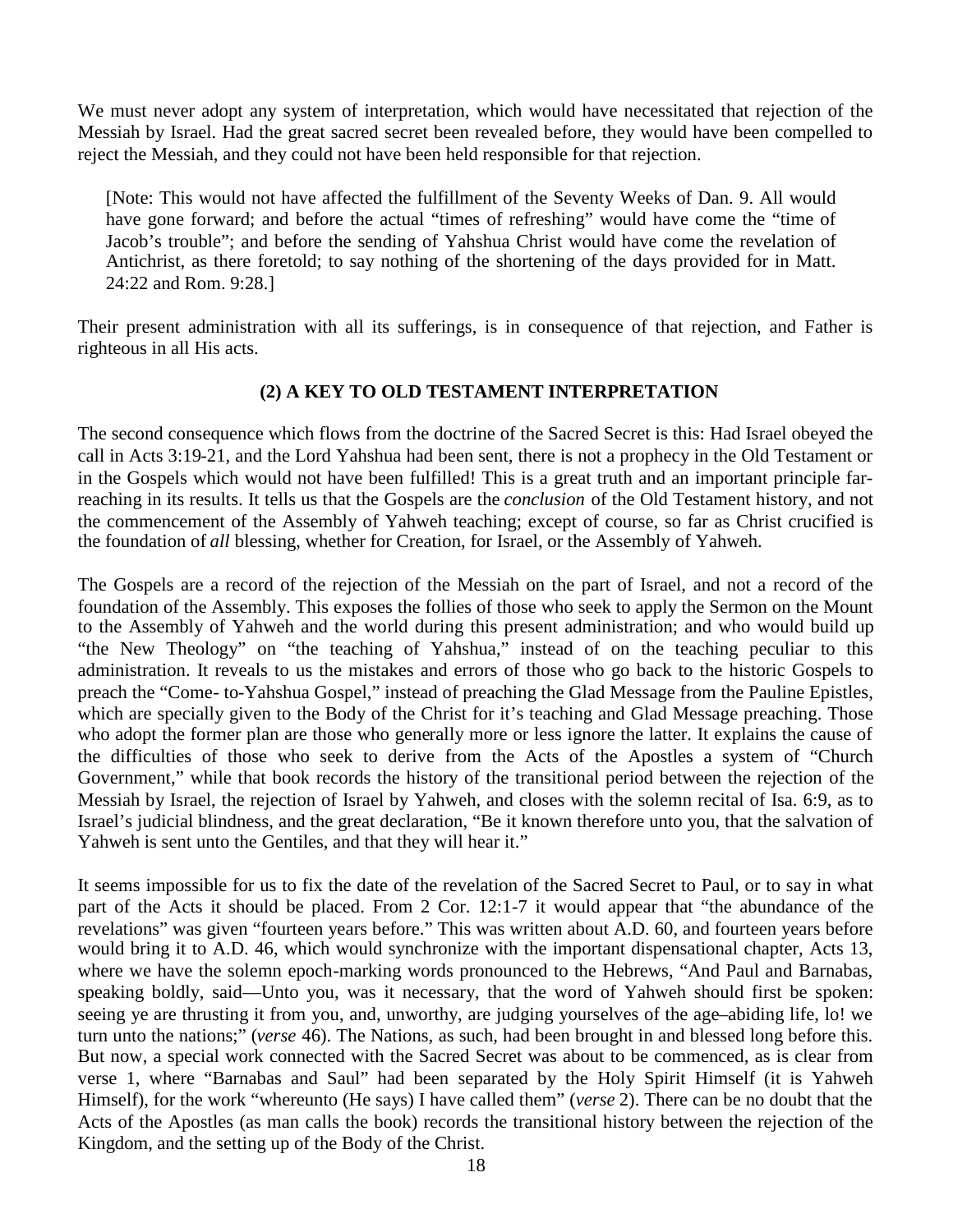# **(3) THE TRUE PLACE OF PENTECOST.**

It also removes another popular tradition that the Assembly of Yahweh dates from Pentecost! It is only a traditional interpretation on the part of man, and is destitute of any authority unless it can be proved to be so from the Word of Yahweh.

Had Israel repented in response to the call in Acts 3:18, 19, then, What about Pentecost? What would it have been then? Had Christ come in His glory in "the Day of Yahweh," then, What about Pentecost and the Assembly of Yahweh? The fact is that then Joel 2 would have been (completely) fulfilled, for there Pentecost is distinctly declared to be the ushering in of the day of Yahweh.

*"And it shall come to pass, afterwards, I will pour out my spirit upon all flesh, and your sons and your daughters, shall prophesy,––your old men, shall dream, dreams, your young men, shall see, visions; Moreover also, upon the servants and upon the handmaids––in those days, will I pour out my spirit; And I will set forth wonders in the heavens, and in the earth,––blood, and fire, and columns of smoke: The sun, shall be turned into darkness, and the moon into blood,––before the coming of the great and awful day of Yahweh. And it shall come to pass, whosoever, shall call on the name of Yahweh, shall be delivered" Joel 2: 28-32).*

In Acts 2 (the first part of) Joel was therefore fulfilled. The preliminary events before the Day of Yahweh then took place. Everything was in readiness, and hence in Acts 3, as in Matt. 3 the call went forth, Israel "Repent." When the King had come it was "Repent, for the Kingdom of Heaven is at hand." But they refused to repent, and rejected the Kingdom. Now, once again, on the (new) ground of (the) Atonement (already) made, the call goes forth in Acts 3, and it is the same as before – "Repent" – that the King may be sent (back to you, oh rejecters of him!) Again they refuse to repent, and reject the King. Thus the Acts of the Apostles, is (for the Hebrew Nation) like the Gospels, a historical record of the rejection of the King and the Kingdom by Israel, and this explains how it was that Yahweh rejected Israel for a season, while He revealed and made known His sacred secret purpose concerning the Assembly of Yahweh.

Pentecost thus is shown to have nothing whatever to do with the Assembly of Yahweh; and all the modern talk about "Pentecostal blessing," and "Pentecostal enduement," etc. etc., and the awful heresy of the Pentecostal league' are all based on a scripture which does not refer to the Assembly of Yahweh at all; and those who so base it are those who so greatly neglect the teaching of Yahweh in the Pauline Epistles, which are expressly given for the guidance, teaching, blessing, and building up of the Body of the Christ. All that Christians need of teaching concerning the work and power of the holy spirit is fully contained and revealed in the Epistles, which are written for that purpose.

## **(3) RIGHTLY DIVIDING OR STRAIGHT CUTTING THE WORD OF YAHWEH.**

We thus have a fourfold Key for the interpretation of the Old Testament, the Four Gospels, the Acts, and the Apocalypse. *We are not* (when *interpreting* Scripture) *to read into it that which was the subject of subsequent revelation*! This principle cannot be over-estimated in its power to clear our understanding of the Word of Yahweh. Why is there so much confusion in reading the Word? Why are there so many conflicting opinions? Why so many "schools of thought," and divergent "views?" It is because we do not "rightly divide" the Word of Yahweh (2 Tim. 2:15). That Word is, "the Word of Truth," and this is why we are bidden to "rightly divide" or "skillfully handle" it. If therefore we fail thus to divide it, it is impossible for us to have "truth"; and we cannot fail to have error.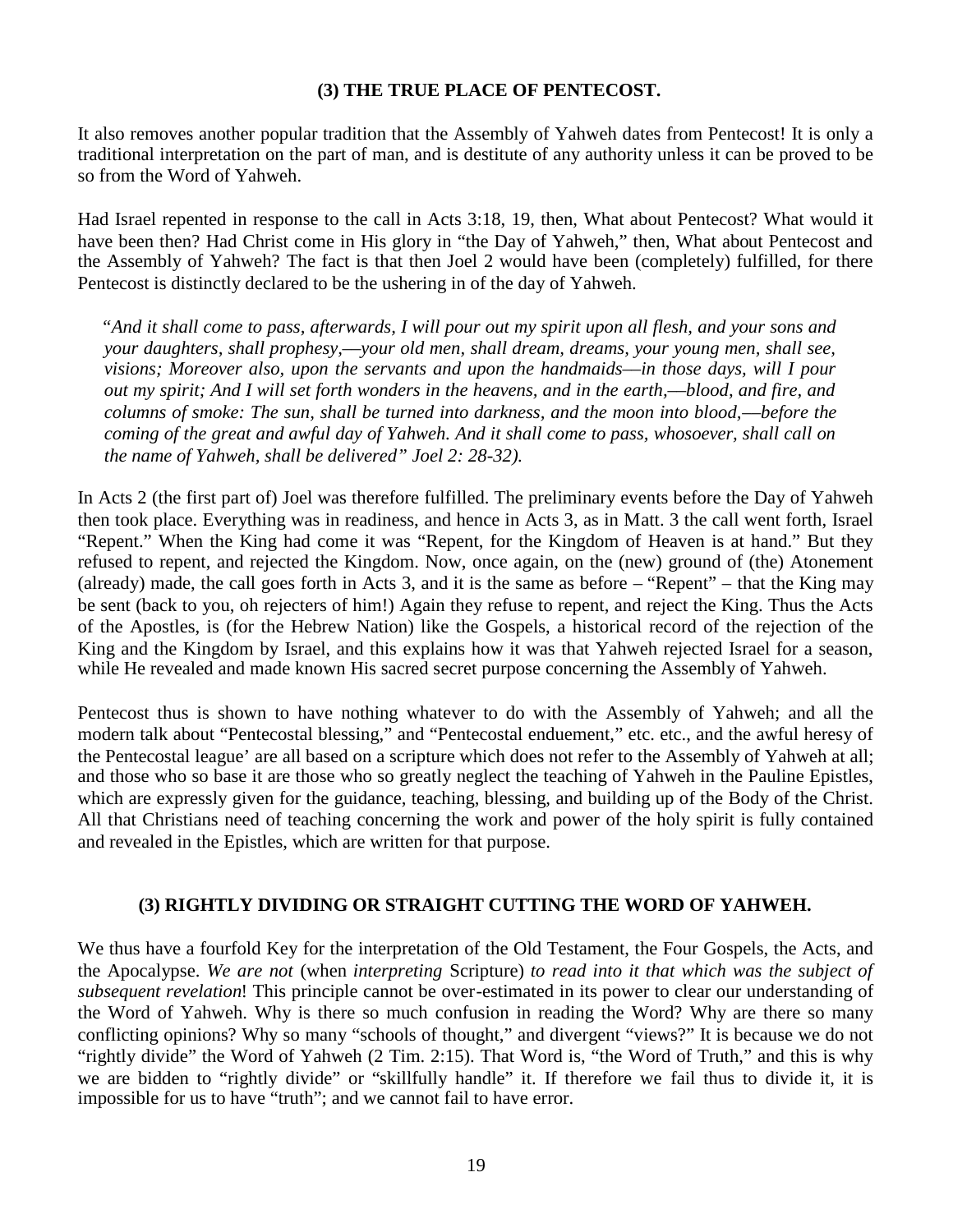We must "rightly divide" off the Old Testament, Gospels, (some parts within) Acts, and the Apocalypse from the teaching concerning the Assembly of Yahweh. We must not read Assembly of Yahweh's-truth into the Old Testament. We must not read teaching concerning the "Sacred Secret" into the Gospels and Acts. If teachers had always thus divided the Word, we should never have confused Israel with the Body of the Christ, or the Kingdom with the Body of the Christ. We should never have put the "extension of Christ's Kingdom (to Israel)" for the spread of the Glad Message (by the Assembly of Yahweh). We should never have taken "the glad-message of the Kingdom of Heaven" as being synonymous with "the glad-message of the Grace of Yahweh;" or have supposed that the former is being, or could be, preached now, thus perverting Matt. 24:14. We should never have taken Matt. 24 as referring to the Assembly of Yahweh; or have supposed that the Assembly of Yahweh would be on the earth during the great Tribulation therein described. We should not have based our Missionary effort on Ps. 2:8 or Matt. 28:19, 20, for we should have seen that "the great Commission," as it has been called, was obeyed by those to whom it was first given (see Col. 1:6, 23; Rom. 10:18; Titus 22:11), and will be completely fulfilled in the time of Matt. 24:14. The commission for the Assembly of Yahweh's Missionary effort must be drawn from the Epistles, which are specially written for the Body of the Christ's guidance and instruction, and not from the Gospels or any Scripture prior, at least, to Acts 3. We are not speaking of Missionary labor in itself, but only as to the Scriptural ground on which it should, or should not be based.

The closing verses of Mark would never have been mutilated by all its various readings had they not been wrongly taken for the Assembly of Yahweh-teaching (only). It was, we believe, the difficulties created by thus interpreting the verses that led to the rejection of the passage rather than to the rejection of the false principle of interpretation. The fact being that the Commission in verse 18 *was* obeyed by those to whom it was given, and the signs predicted did (indeed) follow in those who believed. The Church afterwards took this Commission as specially given to itself to carry out, and not seeing those specific signs following, questioned the genuineness of the Scripture, which predicted them, rather than its own wisdom in thus misapplying it. Kingdom-Truth in the Sermon on the Mount would never have been taken as Assembly of Yahweh-teaching, and thus Infidels and the world would have been deprived of one their readiest weapons against the Word of Yahweh.

The Church would never have been put into the Judgment of Matt. 25, which concerns only Gentile nations; and says nothing at all about resurrection. For even Infidels can plainly see (as the majority of (the blinded-by-religions) Christians cannot) that a judgment based on works can have no connection with a Assembly whose standing is in grace. The truth, instead of being "rightly divided" dispensationally, is thus made to become a source of error; and things, which differ and are each true in their proper place, are robbed of all their meaning by being confounded together. We should have had clearer views of the Apocalypse, and have seen that it referred to the setting up of the rejected Kingdom with power and in judgment after the Body of the Christ shall have been removed; and that the end of the the Body of the Christ being revealed in 1 Cor. 15 and 1 Thess.4, it could have no part or place on the earth during the events which take place in "the day of Yahweh."

We should not go to the Gospels or Acts for passages concerning the Parousia of Christ, as "the hope of the Body of the Christ," while in the Epistles alone is that coming set forth as the Body's hope. We should never have substituted "a happy death" for "that blessed hope." We should never have made the *death of man* our goal, instead of the *appearing of* "*Christ*, *our Life*" (Col. 3). We should never have taken dissolution (in death) instead of Ascension as our hope (1 Thess. 4), and then we should never have been driven to use Hymn-Books as the source of Christian Epitaphs, instead of the Pauline Epistles. We should not have confounded the special Revelation of that resurrection which is connected with the Sacred Secret in 1 Thess. 4 and 1 Cor. 15, with what is known as "the First Resurrection." The first Resurrection was, as we have shown, no secret. The Old Testament clearly reveals it, and it would have taken place just the same (as it will yet take place), had Israel accepted the offer in Acts 3:18, 19, and had there been no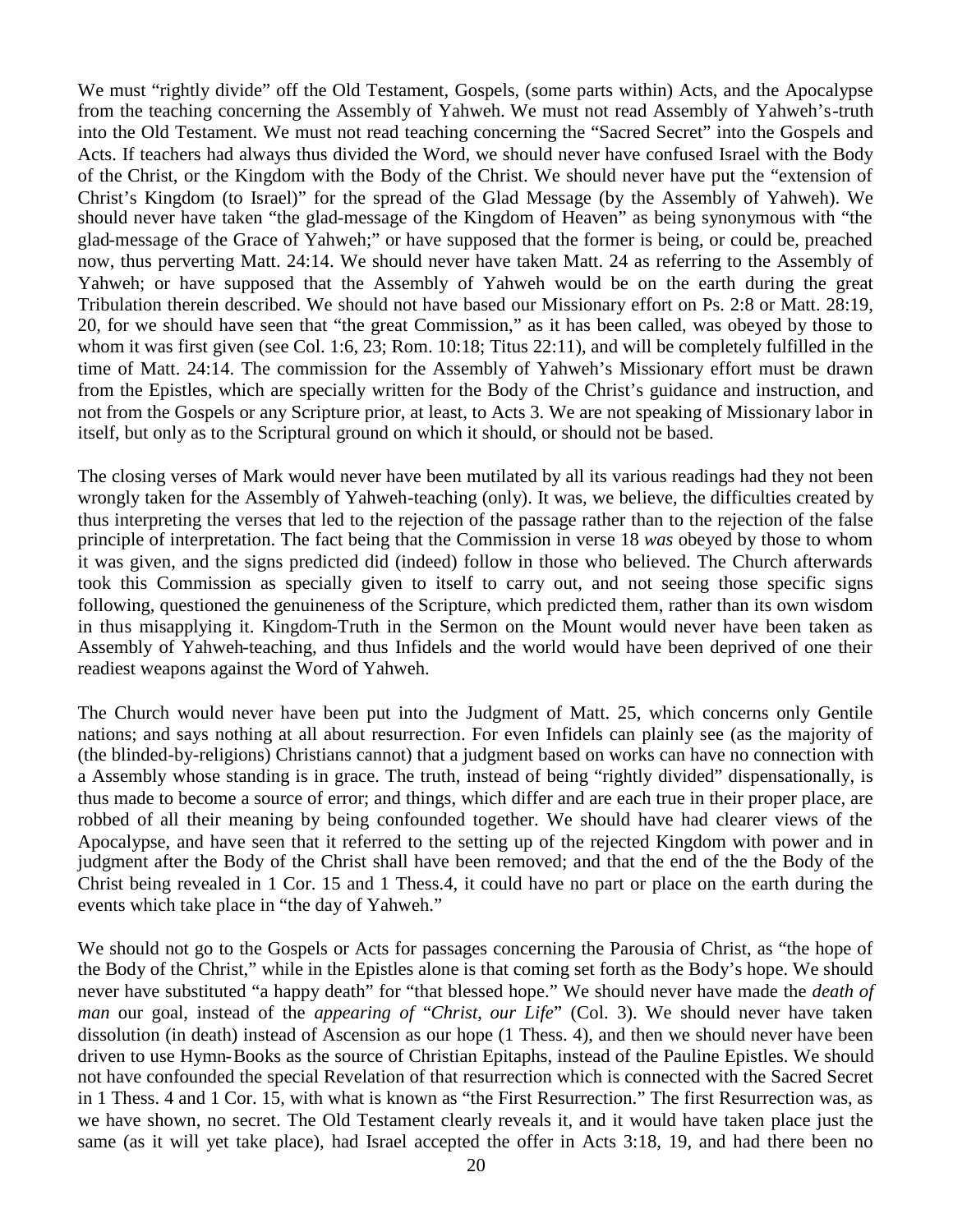Assembly of Yahweh at all. The one is quite independent of the other, and they would never have been confounded, had the truth of the "Sacred Secret" been discerned.

We should not have taken the "breaking of bread" in the Acts of the Apostles, and exalted into the place of the Lord's Supper, had we seen that it has nothing to do with a *Church* ordinance; or had we known that it was and remains till to-day, the common and universal Hebrew idiom for partaking of an ordinary meal together. We should never have taken John 6, as containing teaching as to the Lord's Supper, which had not then been instituted, but, seeing that such an interpretation of the Gospels is incompatible with the doctrine of the Sacred Secret, we should have studied that Scripture afresh, and scientifically in the light of figurative language, and have seen that the figures of *Metonymy* and *Enallagé*, and their Hebrew idiom as to eating and drinking, clearly explain it as referring to that spiritual receiving, partaking of, and "inwardly digesting" of Christ and His words as the bread or support of spiritual life.

And, as to the Lord's Supper itself, have we not fallen into many errors, "not discerning the Lord's Body (*i.e.*, the Assembly of which Christ is its Head)?." See 1 Cor. 11:29. For "the bread which we break, is it not the communion of the Body of the Christ?" (1 Cor. 10:16.) This must refer to the Assembly "Body of the Christ", as the next verse goes on to explain – "Because, one loaf, one body, we, the many, are, for we, all, of the one loaf, partake." That is to say the bread or loaf, which we break sets forth our communion *not* with Christ personal (which is the source of all the errors connected with the Lord's Supper), but the communion and fellowship of all the members of Christ's Body. The one loaf setting forth the fellow-partnership of all the members with one another and with Christ the Head of the Body in glory, with whom we hope shortly to be, and hence "as oft as we break that bread, we "show forth the Lord's death till He Come." This is what is meant by "discerning the Body."

These and many other mistakes would never have been made – had the true doctrine of the Great Sacred Secret been preserved and held by the Body of the Christ; and had "the Word of the Truth" been consequently rightly divided.

(*Seventh Paper* (*Concluding Chapter*), *Things to Come*, March 1896, 2(9):154-156)

# **VII. THE BODY AND THE BRIDE.**

There is another error, which the doctrine of the Sacred Secret corrects, though there is certainly some little excuse for its having been so generally entertained, and that is, the identification of "*the Body*" *with* "*the Bride*." We have already seen that had Israel repented and turned to Yahweh (Acts 3:18, 19), there is not an Old Testament prophecy which would not have been fulfilled (at that time). But the "Bride" *is* the subject of Old Testament prophecy. Therefore, had Israel repented, and there had been no Assembly of Yahweh, there would still have been *the Bride* according to the prophetic word. Many are the prophecies of the Bride in the Old Testament, and hence some who cannot ignore this fact and yet cling to the *modern* idea of the Body being the Bride, believe they are, or will be, *Two Brides*: the Bride of Yahweh and the Bride of the Lamb… The Bride in Isaiah, Jeremiah, and Hosea, is Israel, or at any rate the elect of Israel; those who were "partakers of the heavenly calling" in Israel. We read in –

Isaiah 54:5, 6

"For, thy husband, is, thy Maker, Yahweh of hosts, is his Name,––And, thy redeemer, the Holy One of Israel, The Elohim of all the earth, shall he be called. For, like a wife forsaken and grieved in spirit, hath Yahweh, called thee,—Even the wife of youthful days, in that thou wast rejected, saith thy Elohim."

See also verses 7, 8.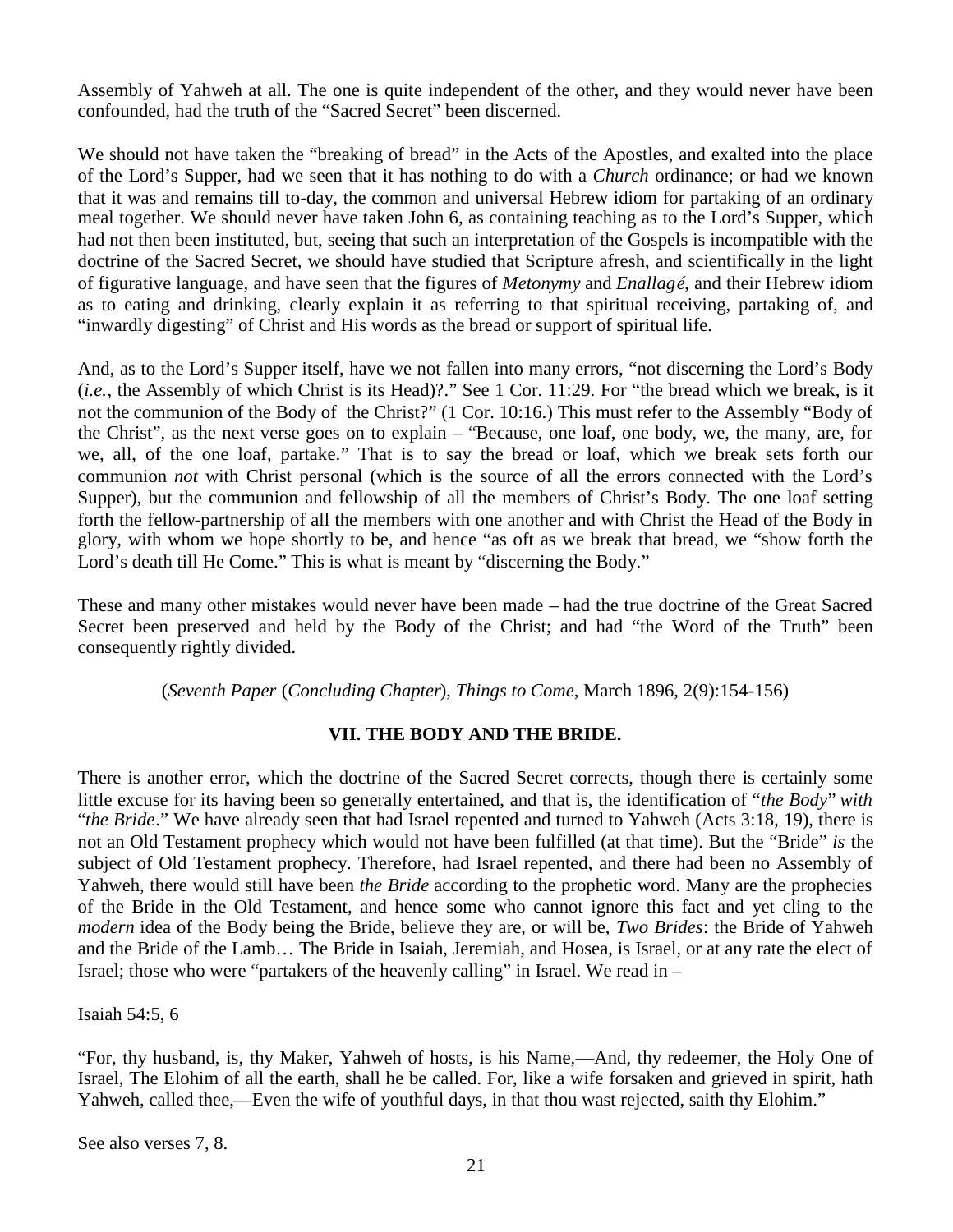Isaiah 62:4, 5

"Thou shalt he termed no longer–Forsaken, Nor shall, thy land, be termed any longer, A desolation, But, thou, shalt be called, Hephzibah[[=" My delight is in her"]], And, thy land, Beulah[[=" married"]], ––For Yahweh hath found delight, in thee, And, thy land, shall be married. For, a young man, marrieth, a virgin, Thy sons, marry thee! And, the bridegroom, rejoiceth, over, the bride––Thy Elohim, rejoiceth over thee."

"Thy sons marry thee!" A slight change in the vowel points, gives the reading *thy great* or *royal Restorer* or *Builder* (by the figure of *Enallage*, plural for singular) instead of "thy sons." Sons, moreover, were the builders of families (Gen. 16:2; 30:3; Deut. 25:9; Ruth 4:11, etc.)

Jeremiah 3:14

"Return, ye apostate sons, Urgeth Yahweh, for, I, am become your husband,––therefore will I take you, one of a city, and two of a family, and will bring you to Zion;"

Hosea 2:16, 19-20

"And it shall come to pass, in that day, Declareth Yahweh, that she will call me Ishi[[=" My husband"]], and will not call me any more,. Baali<sup>[[="</sup> Mine owner"]]...And I will take thee unto myself, unto times age–abiding,––yea I will take thee unto myself, in righteousness and in justice, and in lovingkindness, and in abounding compassion: Yea I will take thee unto myself, in faithfulness,––So shalt thou know Yahweh."

These and other passages clearly prophesy that an election of Israel shall be the Bride. Had, then, the call in Acts 3:18, 19 been obeyed, these prophecies must have had their fulfillment, quite irrespective of any Assembly of Yahweh. Here again we come upon the solution of another great difficulty:

## **THE OLD TESTAMENT SAINTS**

They are a great burden to Expositors of New Testament Truth. And what to do with them is one of the commonest questions and difficulties, which arises in the mind of the Bible-student. That there has been an elect body all through the Old Testament history we have abundant evidence. While all the promises to Israel as a nation, were earthly, there were always those who lived "by believing (he wrote "faith")" and "died in believing (he wrote "faith")," and were "partakers of the heavenly calling" (Heb. 6:1). These looked for no earthly portion, but they looked forward with a heavenly hope to a heavenly blessing. "These all died in believing (he wrote "faith"), not having received the promises, but having seen them afar off, and were persuaded of them, and embraced them, and confessed that they were strangers and pilgrims on the earth. For they that say such things declare plainly that they seek a country… a better country, that is an HEAVENLY: Wherefore Yahweh is not ashamed to be called their Elohim; for He hath prepared for them A CITY." (Heb. 11:13-16) – And of Abraham it is said "he looked for a CITY, which hath FOUNDATIONS, whose builder and maker is Yahweh." (*v*. 10).

Now when we turn to Rev. 21:9, we read that one of the seven angels said to John: "Hither! I will point out to thee the bride, the wife of the Lamb." "And he carried me away in the spirit to a great and high mountain, and showed me that great CITY, the holy Jerusalem descending out of heaven from Yahweh, having the glory of Yahweh; and her light was like unto a stone most precious," etc. (Rev. 21:9-27). What are we to understand but that this "CITY," – which is declared to be the "BRIDE, the Lamb's wife," is the city for which all those who were partakers of the Heavenly Calling looked; and that these elect saints of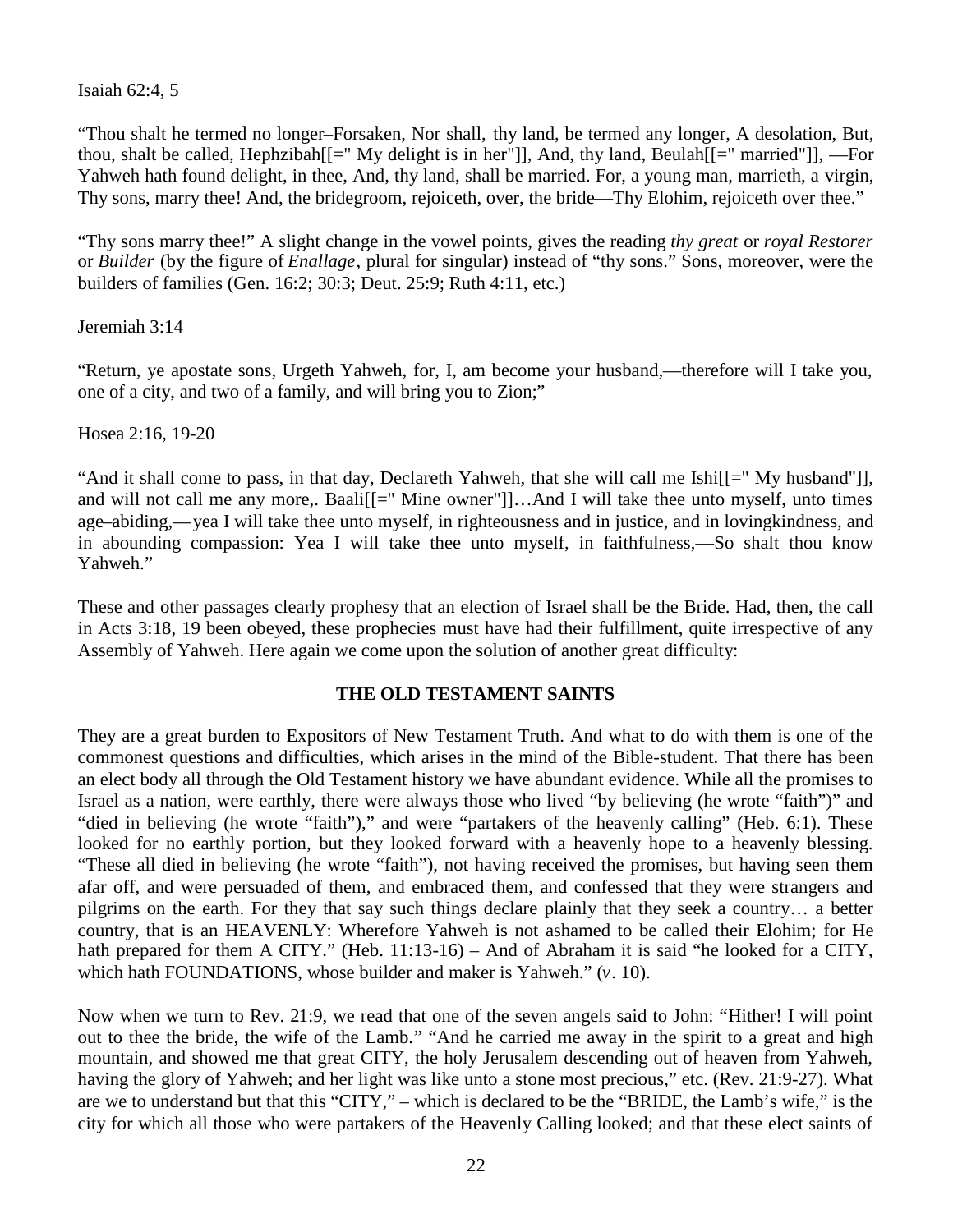the Old Testament will form the BRIDE. This "Holy Jerusalem" may contain the Assembly of Yahweh or Body of the Christ, as well as the Bride, inasmuch as "the Yahweh Elohim of Host, and the Lamb, are the Sanctuary of it" (Rev. 21:22), and "the Lamb is the light thereof." But it is not necessary on this account that we should *identify* them. The "Lamb" is the special title of the Lord Yahshua in relation to Israel, and the elect of Israel, and especially to the Bride (see Rev. 19:7-9 and the Parables of Marriage, and the Marriage-Supper in the Gospels).

It will also be noted that the names "ON the GATES of the city (*i.e.*, the *visible* parts of the city)", are "the names of the twelve tribes of the children of Israel." (Rev. 21:12), while the names "IN the FOUNDATONS (the *invisible* parts of the city) are the names of the twelve apostles of the Lamb (*ver*. 14)." This again carries us back to the Gospels (Matt. 19:28), to the solemn words of the Lord Yahshua in answer to a specific enquiry as to the portion of the Twelve Apostles: "Verily I say unto you, That ye which have followed Me, in the regeneration when the Son of Man shall sit in the throne of His glory, ye also shall sit upon twelve thrones, judging the twelve tribes of Israel." Here in Rev. 21 we have the Regeneration (the new heaven and the new earth), we have the Twelve Tribes of Israel, and the Twelve Apostles of the Lamb. We ask, what has this to do with the Assembly of Yahweh – the Body of the Christ? And has it not to do only and solely with the Holy City and with the BRIDE of the Lamb? The promise of Christ to the Twelve Apostles has never been abrogated; and, we ask, what are we to do with it, if the Apostles form part of the Body of the Christ? The Assembly of Yahweh is part or the Body of the Christ, the Bridegroom; but the Apostles, by a comparison of Matt. 19:28, with Rev. 21:14, form part of the BRIDE.

This effectually disposes of the figment of "Apostolic Succession," which would never have been seriously entertained had not the truth connected with the Sacred Secret been lost. And we ought to note that while the Twelve Apostles are thus separated off from the Assembly of Yahweh, the Apostle Paul was specially raised up to a special and different position altogether, and is identified with the Sacred Secret. In harmony also with this is the teaching of

## **EPHESIANS 5:25-33**.

Christians in their selfishness, attempt to rob others of their place as the Bride, and thus lose their own still "better" place as part of the Bridegroom. "Verily they have their reward"! The Bride and the Bridegroom, though in a sense one, are yet surely distinct. And it is clear from all the scriptures relating to the Sacred Secret, that the members of the Christ's Body are not the Bride, but part of the Bridegroom Himself; whereas the elect Old Testament saints will form the Bride. See Isaiah 12:6 "Make shrill thy voice and sing out, thou inhabitress of Zion,––That, great in the midst of thee, is, the Holy One of Israel." In Rev. 22:3, we read "The Throne of Yahweh and of the Lamb shall be in it." Of the glory of this Holy City other scriptures speak. See Is. 60:3, 14, 19, 20; Rev. 21:23, 24, 27; Is. 54:11-12. This is referred to again in Is. 4:5, when Yahweh shall have purged away the filth of the daughters of Zion, it is added "beyond all this glory there shall be the *Chuppah*, or the *marriage canopy*," mentioned elsewhere only in Ps. 19:5 and Joel 2:16; and referring to Isa. 62. The *Chuppah* is the bridal canopy beneath which the nuptial ceremonies are performed to this day. True, the Apostle might address the saints concerning his desire to present them "As a chaste virgin to Christ" (2 Cor. 11:2). But this no more declares that the Body of the Christ is the Bride of Christ than that the Apostle himself was their father (1 Cor. 4:15); or that he was their mother (Gal. 4:19). In one case he spoke of the painful anxiety of a mother; in another of the loving care of a father; while, in 2 Cor. 11:2, he spoke of the jealousy of the friend of a bridegroom. The "Sacred Secret" was a totally different thing.

So, in Eph. 5:28, 29, the argument is that husbands "So, ought the husbands *also* to be loving their own wives, as their own bodies,—he that loveth his own wife, loveth himself, No one, in fact, ever yet hated,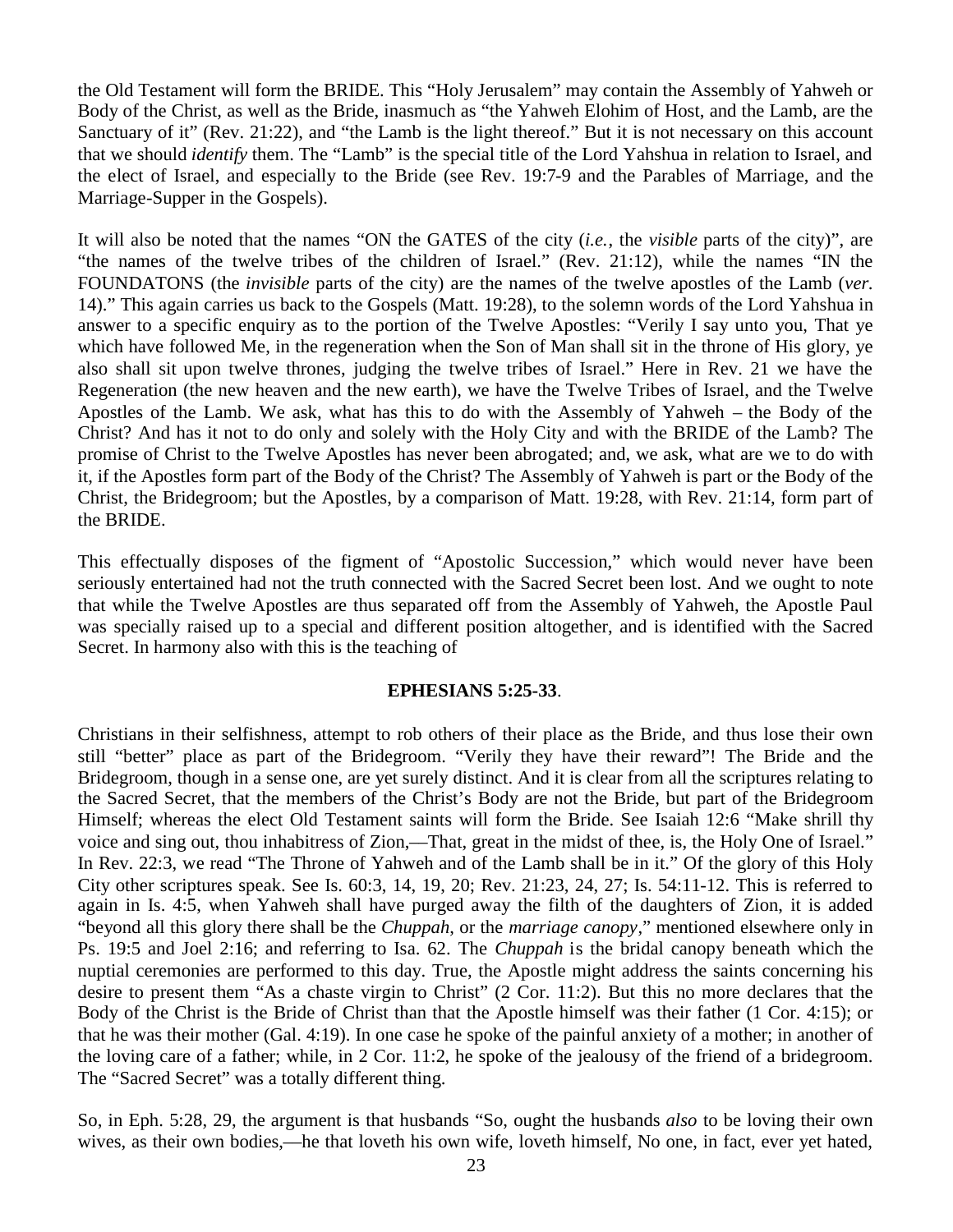his own flesh, but nourisheth and cherisheth it,—even as, the Christ, the assembly, Because, members, are we of his body;" i.e., AS Christ loves His own Body, the Assembly; so ought husbands to love their own selves, because they and their wives are "one flesh." Thus "the great sacred secret" is employed as an argument as to the reciprocal duties of husbands and wives. In neither case is it said that the Assembly IS the wife, or that Christ IS the husband. But that AS Christ loves His Body (the Assembly), SO husbands ought to love their bodies (their wives). What is clear and certain is that the Assembly is the Body of the Christ Himself, and that the members of that Body being "in Christ" (as members of His Body), are PART OF THE BRIDEGROOM, and cannot possibly, therefore, be the Bride herself.

It is a remarkable example of the perversity of Expositors, who while they hold that the Bride is the Assembly of Yahweh, persist in interpreting the parable of the ten virgins, as though the Bride's attendant "Virgins" are also the Assembly. Though who ever heard of an Eastern Bride going out "to meet" the Bridegroom! The Virgins, "her companions," went, but not the Bride. So our (wrong) expositors can hold whichever of these two positions they please, but, clearly, they are not entitled to hold them both. The "Bride" *must* be distinct from "the virgins her companions that follow her." If we rightly divide the Word of Truth we see that the Body of the Christ is neither the one nor the other, and that the subsequent revelation of the "Sacred Secret" cannot be read into either Psalm 45 or Matt. 25, which are perfectly clear as they stand, and must have been capable of a plain interpretation to the first hearers or readers of those words, quite apart from the truth subsequently revealed.

The Great Sacred Secret was "hid in Yahweh." It does not say it was hidden in the Scriptures, but "hid in Yahweh" Himself. There can be therefore no *types* of it in the Old Testament, inasmuch as types *teach*, and were meant to teach doctrines. But if truths and doctrines, which are elsewhere clearly revealed in the New Testament, can be *illustrated* from the Old Testament, that is quite another matter. The *illustration* and *application* of Old Testament Scripture to the Assembly of Yahweh is quite lawful and profitable, so long as it is kept distinct from *interpretation*. It is one thing to see an illustration of the Body of the Christ in the Old Testament; but it is quite another thing to say that that is there revealed, which Father distinctly declares *was not revealed*!

## **GENESIS 24**

Has been, for example, widely taken as typical of the Christ and the Church. Isaac is taken as the bridegroom, and Rebekah as the Church or the bride. True, the chapter *is illustrative*, but not of the Body of the Christ. The bridegroom and the bride were both "ready" before either was called to the marriage. The bride was found in *the house of Abraham's brother*. Very special injunctions were given that she was not to be of "the Canaanites." "But," said Abraham to Eliezer, "thou shalt go unto *my country* and to *my kindred* and take a wife unto my son Isaac… thou shalt take a wife for my son *from thence*." Great emphasis is placed on these important conditions in verses 3, 4, 7, 37, 38. Abraham and Nahor were brothers, and by Isaac's marriage with Rebekah, and Jacob's marriage with her brother Laban's daughters, Leah and Rachel, the *whole house of Nahor* was absorbed into the family of Abraham! *Gentiles* were expressly shut out when this typical wife was chosen, and Isaac on receiving his bride took her at once "into his mother Sarah's tent," thus forming the ground of the type as expounded in Gal. 4:21- 31.

Rebekah therefore represents, not the Assembly or the Body of the Christ, but that great cloud of witnesses (the Old Testament saints), who in the old dispensation sacrificed, as she did, all worldly advantages for the Lord's sake. It is for these He is preparing that "city which hath foundations," and of which He Himself is the divine architect. And truly, it is said of these, "if they had been mindful of that country from whence they came out (as Rebekah came) they might have had opportunity to have returned. But now they desire a better country, that is, an heavenly: wherefore Yahweh is not ashamed to be called